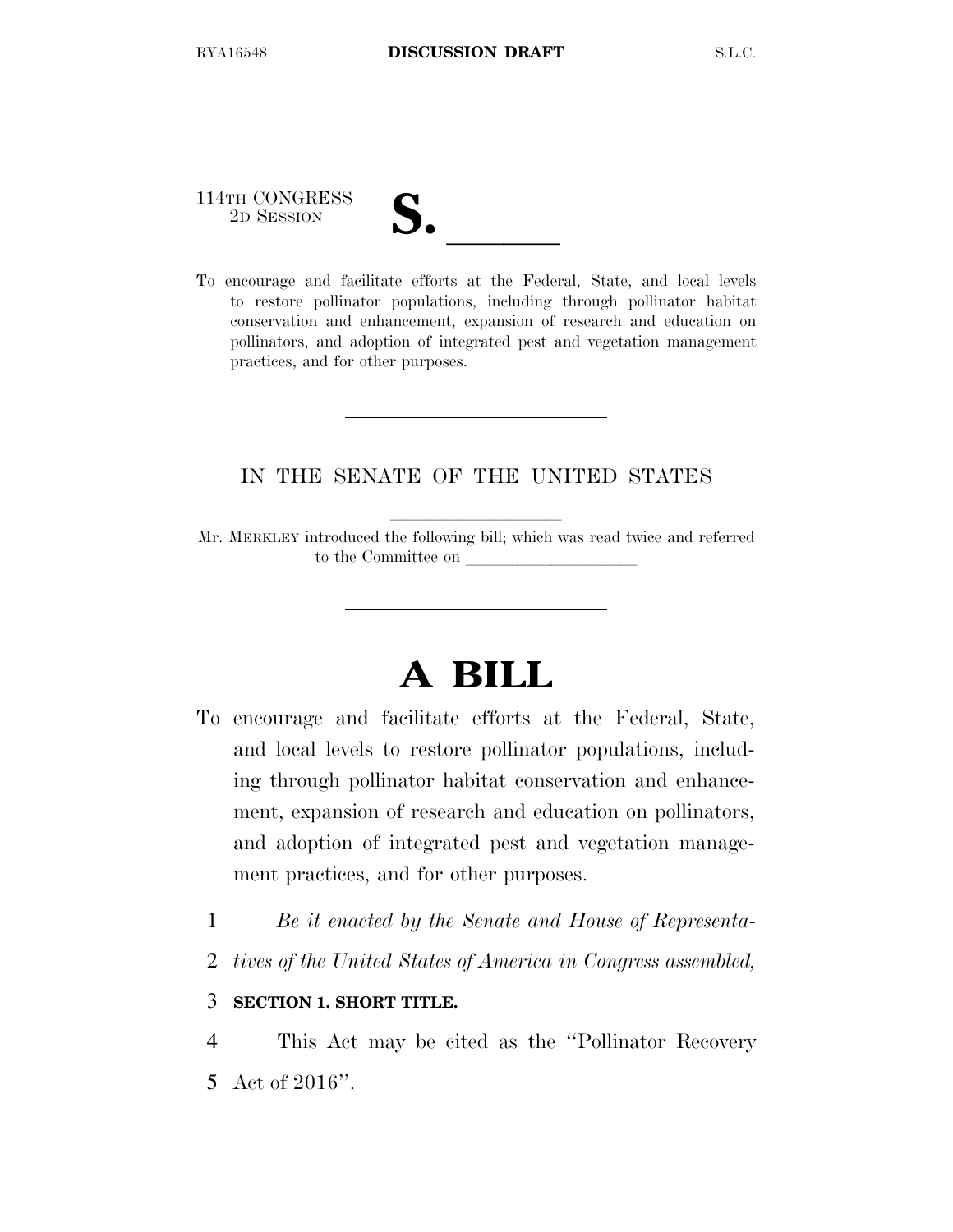| $\mathbf{1}$   | SEC. 2. FINDINGS.                                       |
|----------------|---------------------------------------------------------|
| $\overline{2}$ | Congress finds that—                                    |
| 3              | (1) scientists have identified several stressors as     |
| $\overline{4}$ | the primary factors impacting the health and abun-      |
| 5              | dance of managed honey bees, monarch butterflies,       |
| 6              | native bees, and other pollinators;                     |
| 7              | $(2)$ the stressors include—                            |
| 8              | $(A)$ bee genetics;                                     |
| 9              | (B) diet and poor nutrition, due in part to             |
| 10             | decreased availability of high quality and di-          |
| 11             | verse forage;                                           |
| 12             | (C) exposure to pesticides and other envi-              |
| 13             | ronmental toxins;                                       |
| 14             | (D) habitat loss, degradation, and frag-                |
| 15             | mentation, including reduced availability of            |
| 16             | sites for nesting and breeding;                         |
| 17             | $(E)$ parasites (such as the mite Varroa de-            |
| 18             | <i>structor</i> ) and disease (such as viral, bacteria, |
| 19             | and fungal diseases); and                               |
| 20             | (F) potential cumulative and interactive ef-            |
| 21             | fects of these stressors;                               |
| 22             | (3) integrated pest management practices re-            |
| 23             | duce the use of pollinator-toxic insecticides and her-  |
| 24             | bicides that may affect pollinator health and the       |
| 25             | abundance of habitat;                                   |
| 26             | (4) native forbs, grasses, shrubs, and trees—           |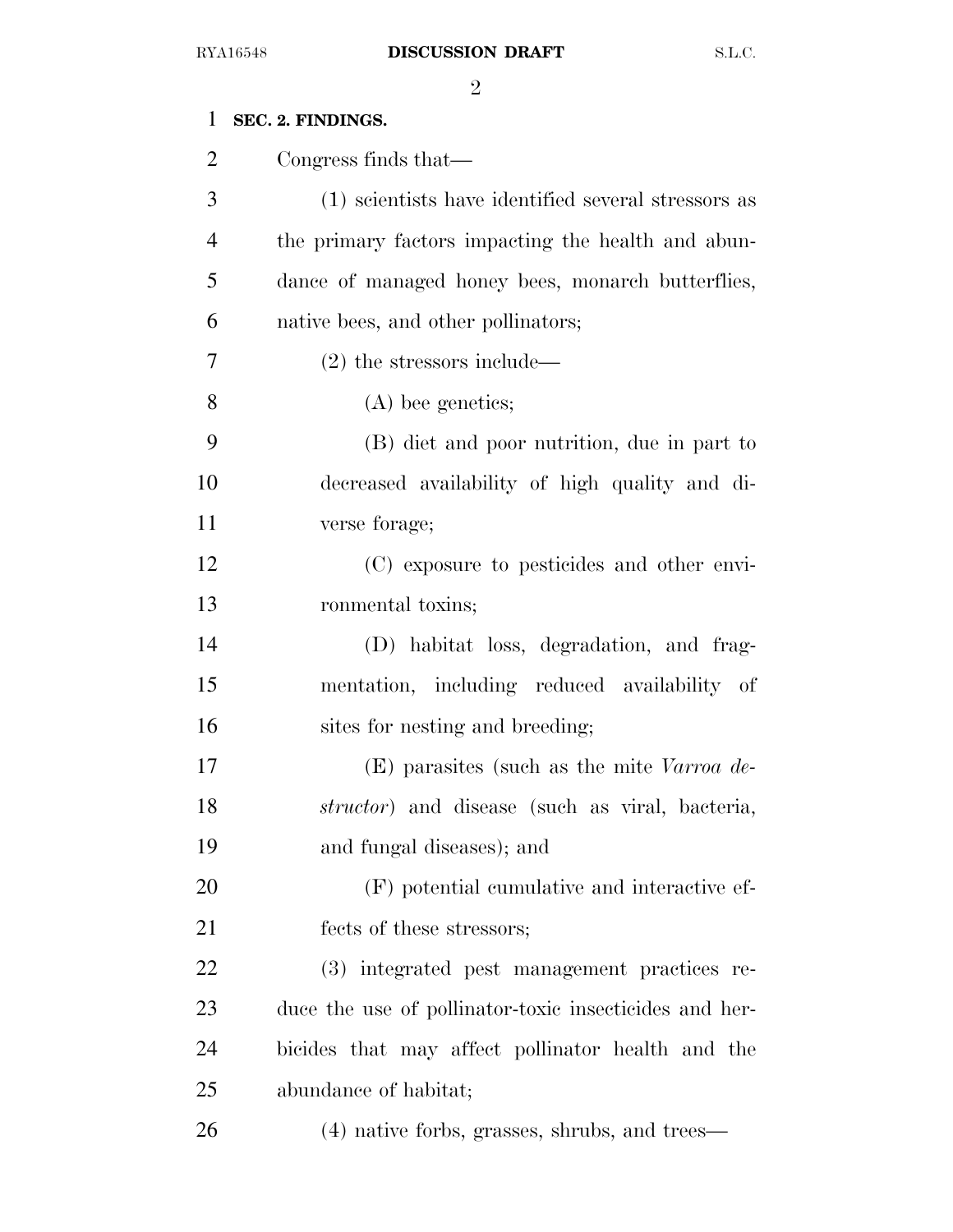| $\mathbf{1}$   | (A) provide habitat for many beneficial in-                   |
|----------------|---------------------------------------------------------------|
| $\overline{2}$ | sects that consume crop pests; and                            |
| 3              | (B) may be better adapted to local condi-                     |
| $\overline{4}$ | tions and thus require less active management,                |
| 5              | reducing the need to replant, weed, and mow                   |
| 6              | areas adjacent to roads on private agricultural               |
| 7              | land and public land;                                         |
| 8              | $(5)$ as of the date of enactment of this Act, pol-           |
| 9              | linators, including native bees, honey bees, monarch          |
| 10             | butterflies and other butterflies, birds, and bats are        |
| 11             | suffering dramatic population losses;                         |
| 12             | $(6)$ approximately $\frac{3}{4}$ of all native plants in the |
| 13             | world require pollination by animals, typically in-           |
| 14             | sects, and most often native bees;                            |
| 15             | (7) native pollinators and managed honey bees                 |
| 16             | are vital for the sustainability of the agricultural          |
| 17             | systems of the United States and around the world;            |
| 18             | $(8)$ insect pollination is responsible for 1 out of          |
| 19             | every 3 bites of food people eat, making a diverse            |
| 20             | pollinator population necessary for maintaining the           |
| 21             | dietary diversity of the global plant and food supply;        |
| 22             | (9) plantings of noninvasive, locally appropriate             |
| 23             | milkweed species can create migratory breeding sites          |
| 24             | for the at-risk migratory monarch butterfly and pro-          |
|                |                                                               |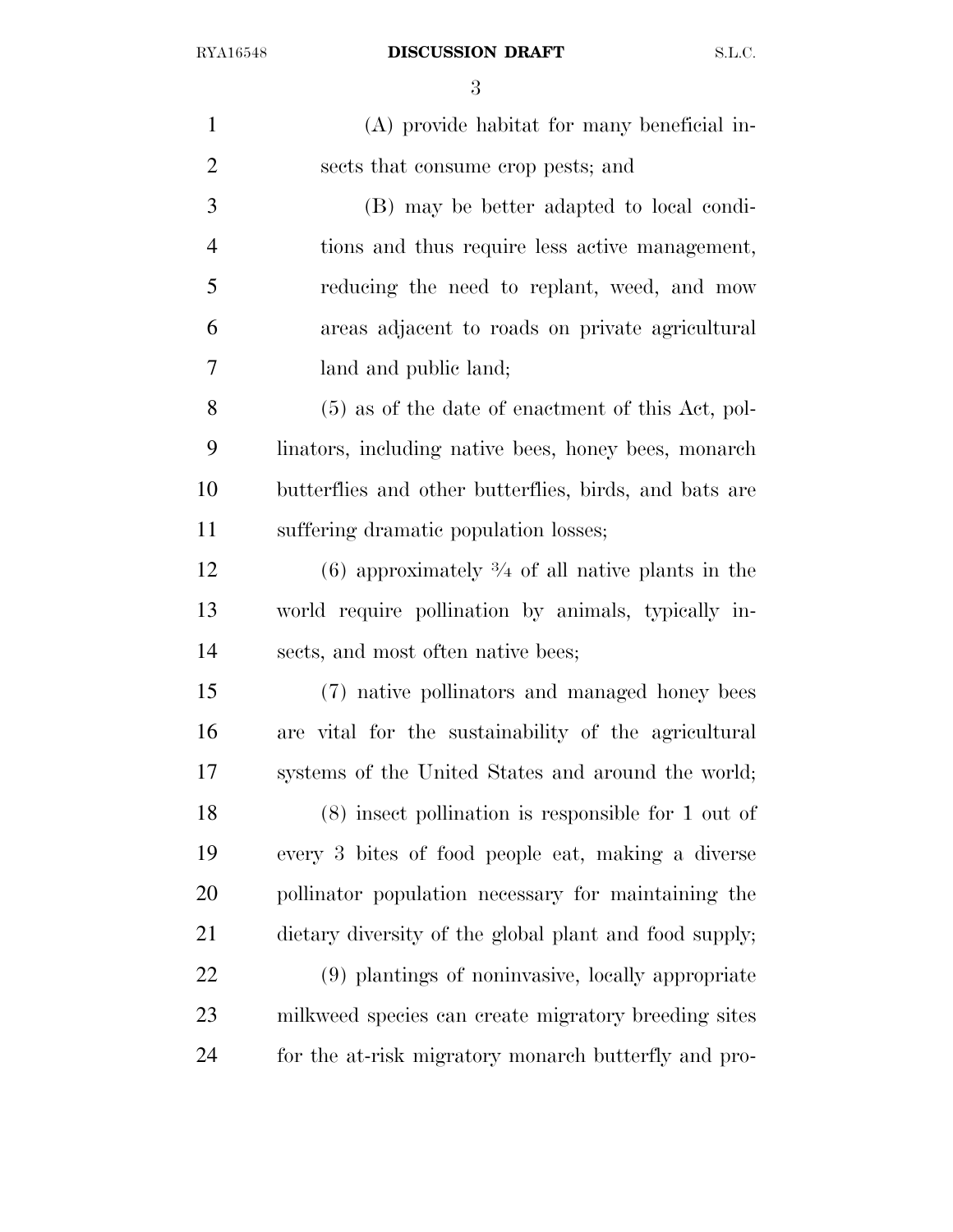| $\mathbf{1}$   | vide forage and habitat for other pollinators and       |
|----------------|---------------------------------------------------------|
| $\overline{2}$ | wildlife;                                               |
| 3              | (10) enhancing pollinator populations on Fed-           |
| $\overline{4}$ | eral public land can result in improved pollination     |
| 5              | services for neighboring land, including agricultural   |
| 6              | and wildlife ecosystems;                                |
| 7              | (11) enhanced education and outreach on polli-          |
| 8              | nator friendly habitat conservation and crop man-       |
| 9              | agement practices can help ensure the availability of   |
| 10             | clean, abundant, and nutritious forage for insect pol-  |
| 11             | linator species as well as habitat for all pollinators; |
| 12             | and                                                     |
| 13             | $(12)$ research indicates that—                         |
| 14             | (A) native bees and other insects are im-               |
| 15             | portant crop pollinators; and                           |
| 16             | (B) the populations of those pollinators are            |
| 17             | insufficiently monitored and researched.                |
| 18             | SEC. 3. POLLINATOR HABITAT PROTECTION.                  |
| 19             | Chapter 5 of subtitle D of title XII of the Food Secu-  |
| 20             | rity Act of 1985 is amended by inserting after section  |
| 21             | $1240M$ (16 U.S.C. 3839bb) the following:               |
| 22             | "SEC. 1240N. POLLINATOR HABITAT PROTECTION.             |
| 23             | "(a) DEFINITIONS.—In this section:                      |
| 24             | "(1) NATIVE POLLINATOR.—The term 'native                |
|                |                                                         |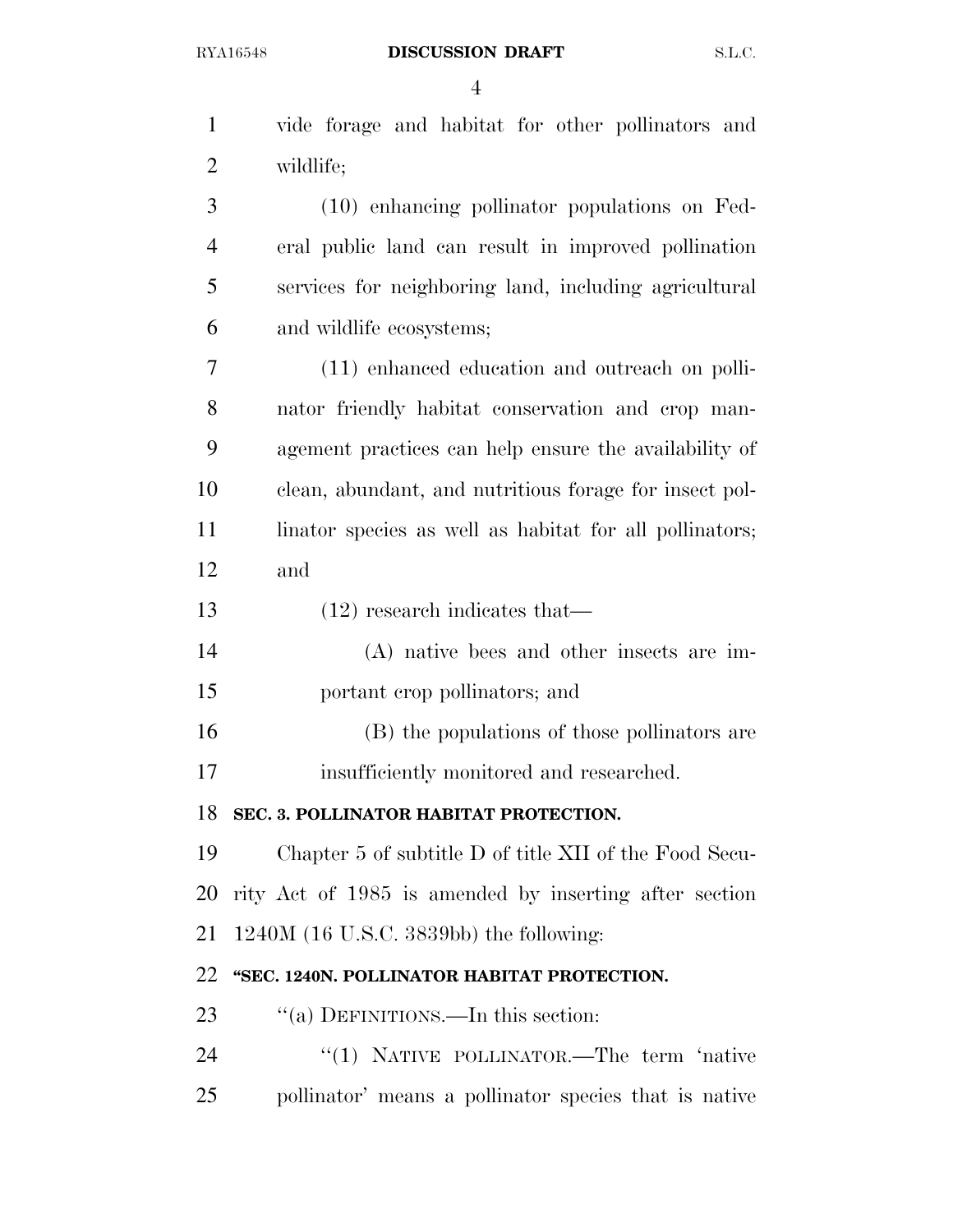to areas within the United States, including native bees, butterflies, moths, flies, wasps, beetles, ants, birds, and bats.

4 "(2) POLLINATOR HABITAT.—The term 'polli- nator habitat' means any area of vegetation located in an agricultural landscape, including a field edge, field middle, odd corner, or any other location on private and public land, that is suitable for sup- porting native and nonnative, noninvasive forbs and grasses that serve as sources of nutrition and habi-11 tat for pollinator species.

12 "(3) POLLINATOR SPECIES.—The term 'polli- nator species' means a species of animal (including a species of bird or bat) or insect (including a spe- cies of bee, butterfly, moth, fly, wasp, or beetle) that carries pollen from 1 flower to another to facilitate plant reproduction.

18 "(b) EXPANSION OF ENROLLED POLLINATOR HABI- TAT ACREAGE.—Not later than 5 years after the date of enactment of the Pollinator Recovery Act of 2016, the Secretary shall—

  $\qquad$   $\qquad$   $\qquad$   $\qquad$   $\qquad$   $\qquad$   $\qquad$   $\qquad$   $\qquad$   $\qquad$   $\qquad$   $\qquad$   $\qquad$   $\qquad$   $\qquad$   $\qquad$   $\qquad$   $\qquad$   $\qquad$   $\qquad$   $\qquad$   $\qquad$   $\qquad$   $\qquad$   $\qquad$   $\qquad$   $\qquad$   $\qquad$   $\qquad$   $\qquad$   $\qquad$   $\qquad$   $\qquad$   $\qquad$   $\qquad$   $\qquad$  acres that landowners have restored or enhanced during the period beginning on the date of enact-ment of the Agricultural Act of 2014 (Public Law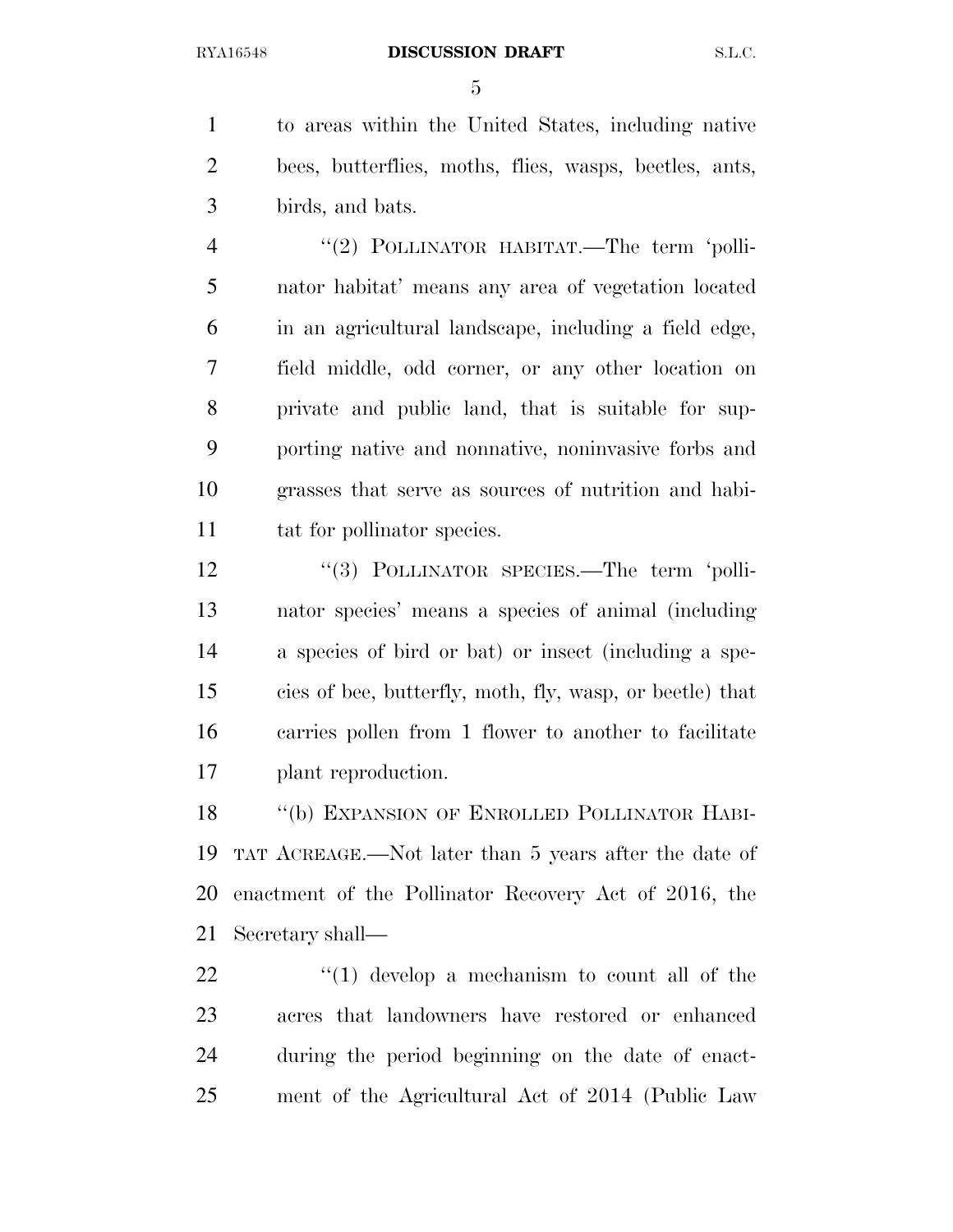113–79; 128 Stat. 649) to benefit honey bees and native pollinators using Federal programs adminis- tered by the Natural Resources Conservation Service and Farm Services Agency under this title, includ- $5 \qquad \text{ing}$ — ''(A) acres of pollinator habitat restored and enhanced under pollinator-specific initia- tives and practices; and ''(B) other acres, as determined by the Secretary, from which additional benefits for wild, native pollinators, honey bees, and other managed bees are realized; ''(2) designate acres described in paragraph (1)(A) as permanent, including under permanent contracts, multiyear contracts such as 5- to 15-year contracts, or annual contracts; 17 ''(3) identify the number of acres described in paragraph (1) that are enrolled in conservation pro- grams or activities under this title that provide bene- ficial pollinator habitat and forage; 21 ''(4) develop a plan using programs under this title to expand the total acreage described in para- graph (1) by an additional 1,500,000 acres; and 24 ''(5) coordinate with the Secretary of the Inte-rior, the Secretary of Defense, the Secretary of En-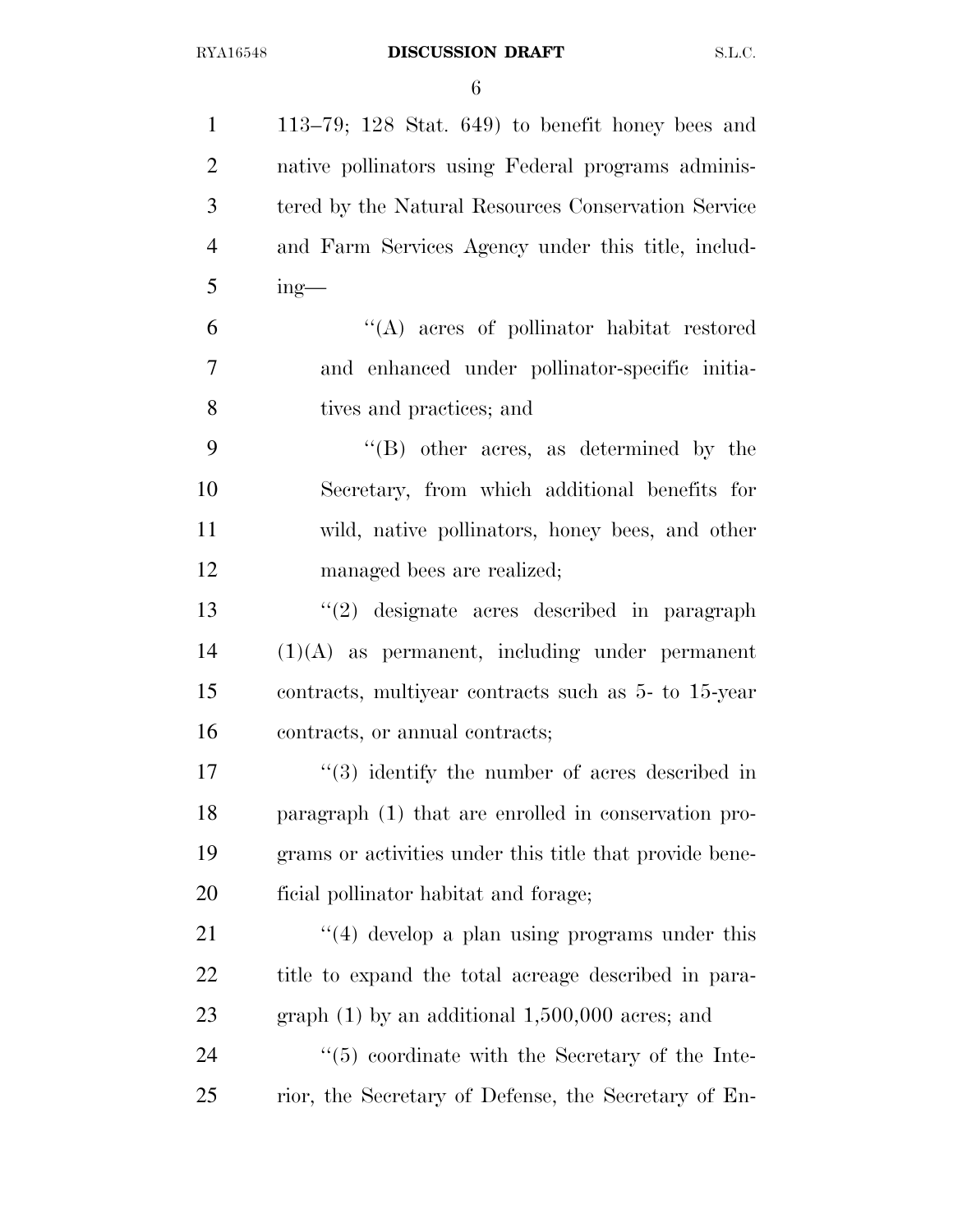| $\mathbf{1}$   | ergy, the Secretary of Transportation, and the Chief    |
|----------------|---------------------------------------------------------|
| $\overline{2}$ | of the Forest Service to develop a similar plan—        |
| 3              | "(A) to count all of the acres that the Sec-            |
| $\overline{4}$ | retary of the Interior, the Secretary of Defense,       |
| 5              | the Secretary of Energy, the Secretary of               |
| 6              | Transportation, or the Chief of the Forest Serv-        |
| 7              | ice has managed for diversity, restored, or en-         |
| 8              | hanced to provide beneficial pollinator habitat         |
| 9              | and forage; and                                         |
| 10             | $\lq\lq (B)$ to restore or enhance, as determined       |
| 11             | appropriate by the respective Secretary, bene-          |
| 12             | ficial pollinator habitat and forage on not less        |
| 13             | than $1,500,000$ acres of public and private land       |
| 14             | managed by the Department of the Interior, the          |
| 15             | Department of Defense, the Department of En-            |
| 16             | ergy, the Department of Transportation, or the          |
| 17             | Forest Service.                                         |
| 18             | "(c) POLLINATOR PRIORITY AREAS.-                        |
| 19             | " $(1)$ In GENERAL.—The Secretary, in accord-           |
| 20             | ance with paragraph $(2)$ , shall designate as a polli- |
| 21             | nator priority area any area in the United States       |
| 22             | that the Secretary, in consultation with the Sec-       |
| 23             | retary of the Interior, determines to be an area of     |
| 24             | prime habitat and forage for native pollinators,        |
| 25             | honey bees, and other managed insect pollinators.       |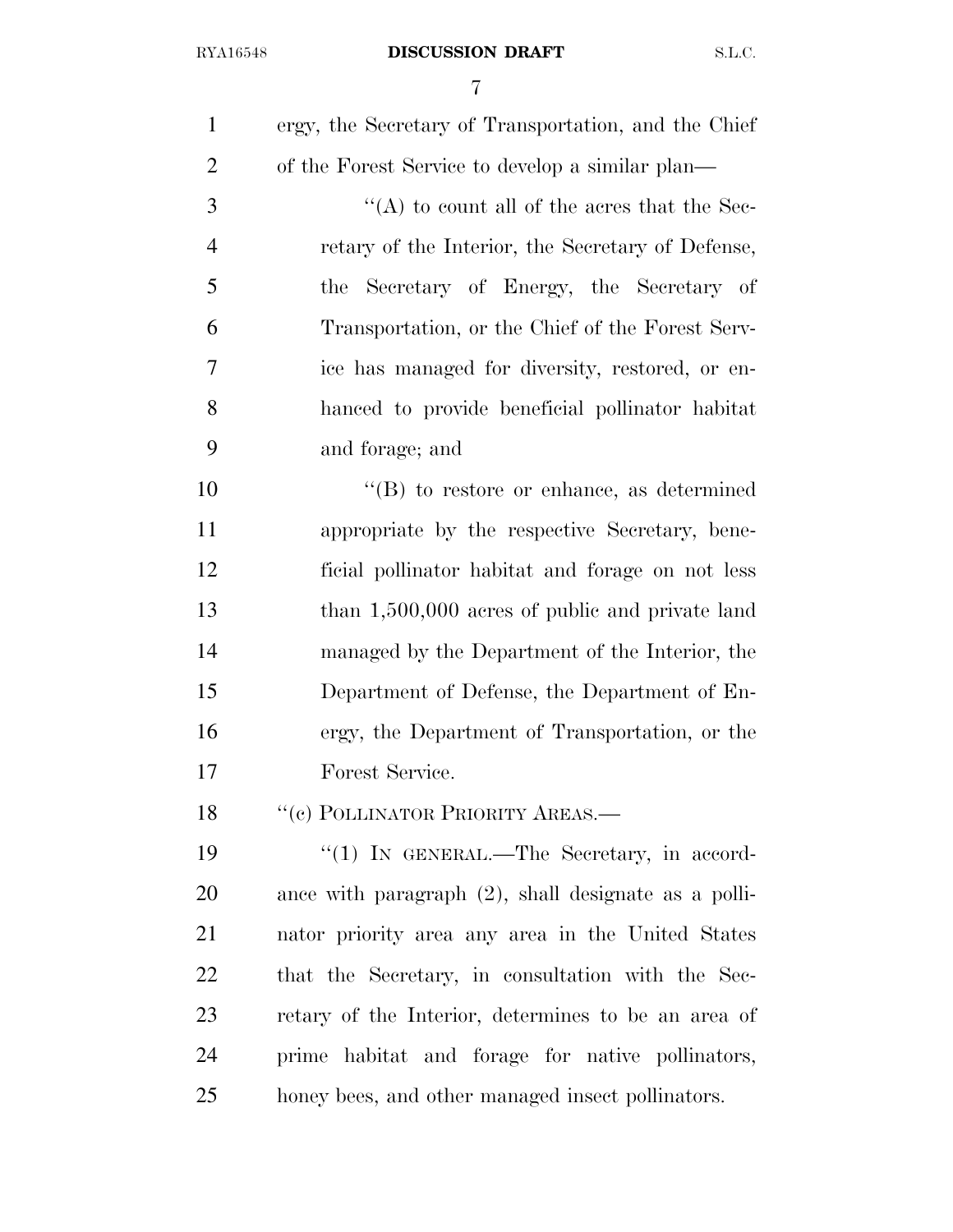1 ''(2) TYPES.—The Secretary may designate as a pollinator priority area under paragraph (1) the following: ''(A) Pollinator priority areas at the na- tional level, including habitat focus areas for honey bees, monarch butterflies, and other wild native pollinators, as determined appropriate by the Secretary. ''(B) Pollinator priority areas at the State level, including consideration of key crops that are dependent on insect pollination, areas that have significant pollinator species diversity, and areas with high value for pollinators regarding habitat and forage. ''(C) Public lands (as defined in section 203 of the Public Lands Corps Act of 1993 (16 U.S.C. 1722)), including National Forest Sys- tem land and land under the jurisdiction of the Secretary of the Interior, that have significant pollinator species diversity and high value for pollinators regarding habitat and forage. 22 "(d) DEVELOPMENT OF CONSERVATION PLANS AND ACTIVITIES.— 24 "(1) IN GENERAL.—Not later than 18 months after the date of enactment of the Pollinator Recov-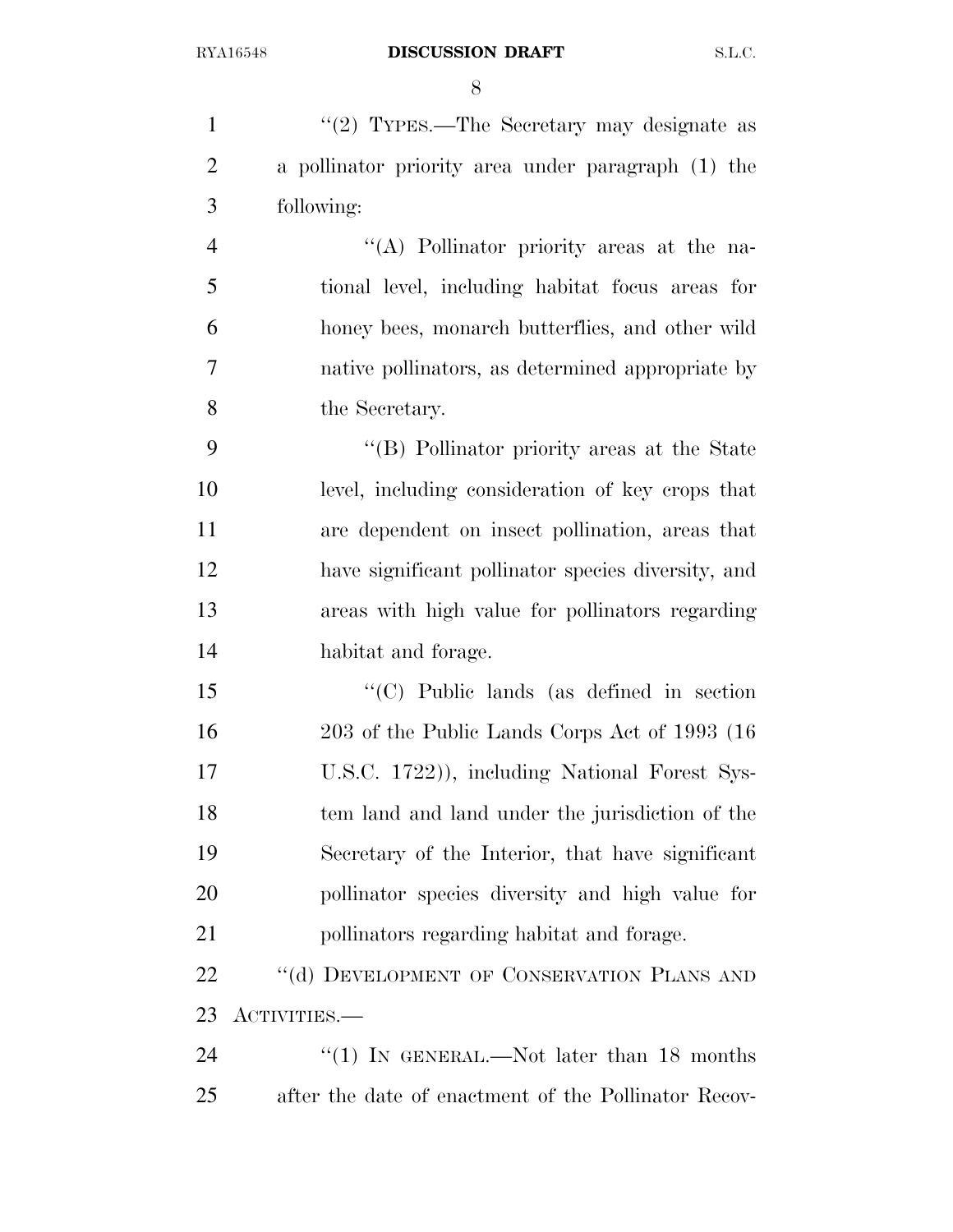| $\mathbf{1}$   | ery Act of 2016, the Secretary, acting through the     |
|----------------|--------------------------------------------------------|
| $\overline{2}$ | Chief of the Natural Resources Conservation Service    |
| 3              | and in consultation with independent conservation      |
| $\overline{4}$ | organizations and land-grant colleges and univer-      |
| 5              | sities (as defined in section 1404 of the National Ag- |
| 6              | ricultural Research, Extension, and Teaching Policy    |
| $\overline{7}$ | Act of $1977$ (7 U.S.C. 3103)), shall develop con-     |
| 8              | servation practice specifications and conservation en- |
| 9              | hancements that create incentives for-                 |
| 10             | "(A) the adoption of pest avoidance and                |
| 11             | prevention measures that reduce application of         |
| 12             | insecticides that are toxic to insect pollinator       |
| 13             | species; and                                           |
| 14             | "(B) the expansion of pollinator habitat               |
| 15             | and forage for native pollinators and managed          |
| 16             | honey bees through the planting of—                    |
| 17             | "(i) native, regionally appropriate                    |
| 18             | forbs and grasses in agricultural areas pri-           |
| 19             | marily serving as habitat and forage for               |
| 20             | wild, native pollinator; or                            |
| 21             | "(ii) densely planted, nectar-rich, na-                |
| 22             | tive and nonnative floral resources (such as           |
| 23             | alfalfa, buckwheat, clover, and other leg-             |
| 24             | umes) in agricultural areas frequented by              |
| 25             | wild and managed honey bees.                           |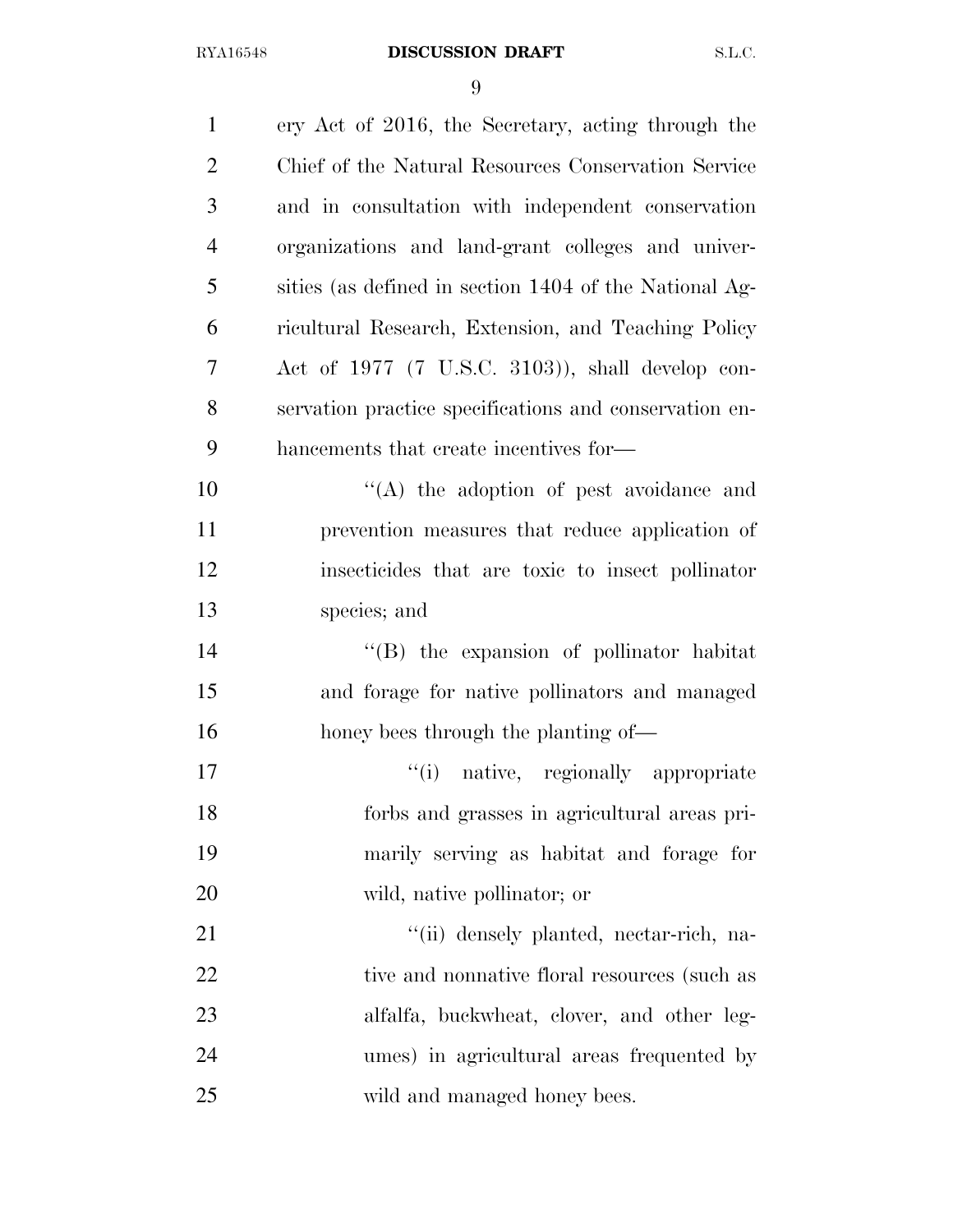| $\mathbf{1}$   | "(2) INITIAL AND UPDATED PLANS.—Plans de-            |
|----------------|------------------------------------------------------|
| $\overline{2}$ | scribed in paragraph $(1)$ —                         |
| 3              | $\lq\lq$ may be developed based on existing          |
| $\overline{4}$ | knowledge; and                                       |
| 5              | "(B) shall be regularly updated, on at least         |
| 6              | a biennial basis, as additional technologies,        |
| 7              | techniques, and practices are developed through      |
| 8              | research efforts supported by the Secretary.         |
| 9              | "(3) COMPANION PROGRAMS.—The Secretary               |
| 10             | shall coordinate with the Secretary of the Interior, |
| 11             | the Secretary of Defense, the Secretary of Energy,   |
| 12             | and the Secretary of Transportation to develop com-  |
| 13             | panion programs and activities with land managers    |
| 14             | in other Federal agencies.                           |
| 15             | "(e) EDUCATION, OUTREACH, AND CONSERVATION           |
| 16             | INNOVATION.                                          |
| 17             | "(1) IN GENERAL.—Not later than 2 years              |
| 18             | after the date of enactment of the Pollinator Recov- |
| 19             | ery Act of 2016, the Secretary, acting through the   |
| 20             | Director of the National Institute of Food and Agri- |
| 21             | culture, shall develop programs to provide education |
| 22             | and outreach to producers relating to—               |
| 23             | $\lq\lq$ best management practices for-              |
| 24             | "(i) planting and maintaining region-                |
| 25             | ally appropriate seed mixes and plant vari-          |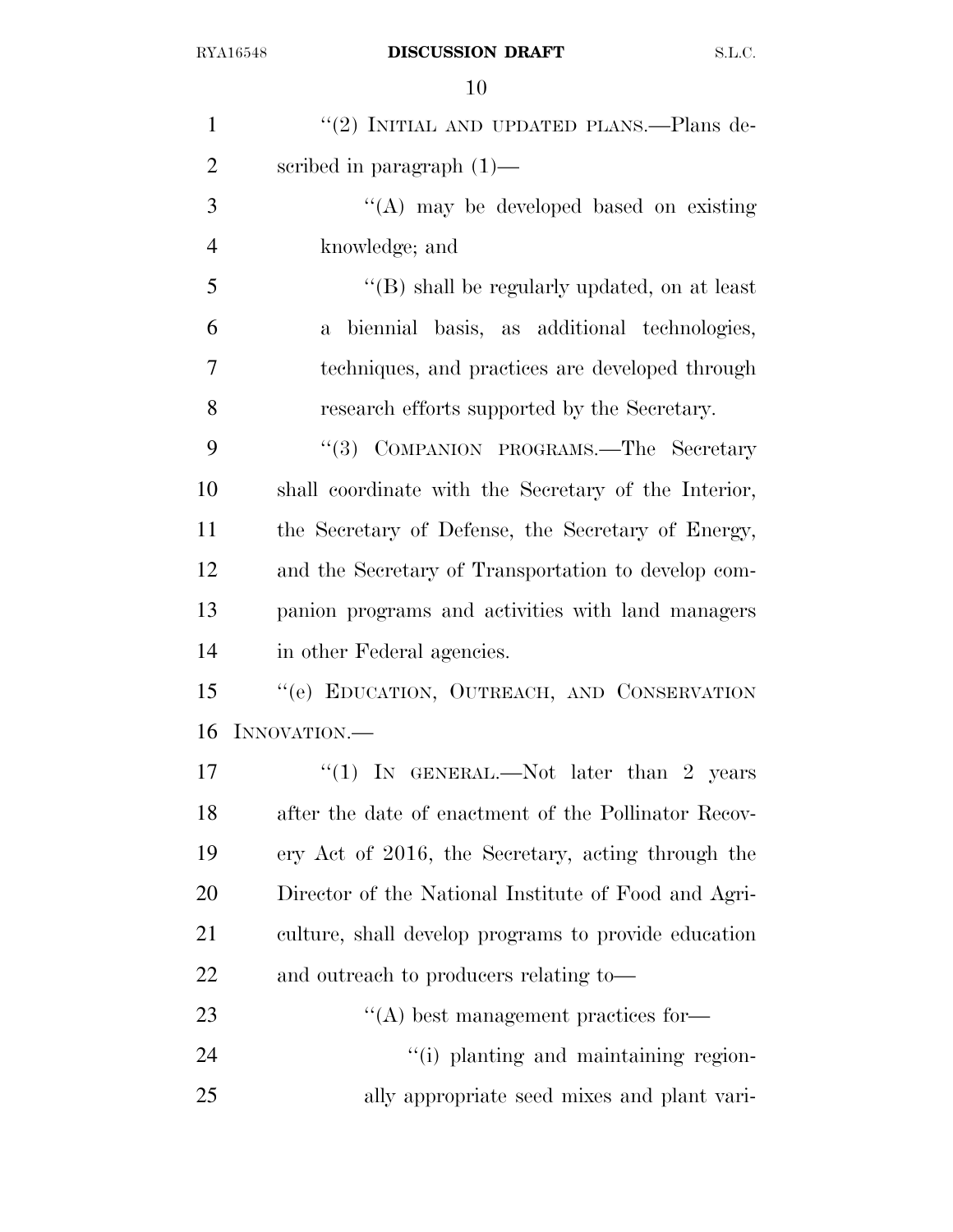| $\mathbf{1}$   | eties of nectar-rich flowering plants and             |
|----------------|-------------------------------------------------------|
| $\overline{2}$ | milkweed within agricultural landscapes;              |
| 3              | and                                                   |
| $\overline{4}$ | "(ii) managing for diversity in natural               |
| 5              | areas or rights-of-way, where appropriate;            |
| 6              | and                                                   |
| $\overline{7}$ | "(B) the establishment of pesticide use               |
| 8              | safety plans for active crop land and land en-        |
| 9              | rolled in conservation programs under this title      |
| 10             | to minimize potential adverse effects of toxic in-    |
| 11             | secticides on insect pollinator species.              |
| 12             | "(2) USE OF EXISTING AUTHORITY.—In devel-             |
| 13             | oping the programs described in paragraph $(1)$ , the |
| 14             | Secretary shall—                                      |
| 15             | $\lq\lq$ use existing authorities and programs        |
| 16             | of the Department of Agriculture; and                 |
| 17             | $\lq\lq (B)$ consult, and offer to enter into coop-   |
| 18             | erative agreements, with nongovernmental, non-        |
| 19             | profit organizations with expertise in pollinator     |
| 20             | species conservation and biology.                     |
| 21             | (3)<br>REQUIREMENTS.—Educational materials            |
| 22             | provided under this subsection shall—                 |
| 23             | "(A) include measures that pesticide appli-           |
| 24             | cators and pesticide trainees can take to protect     |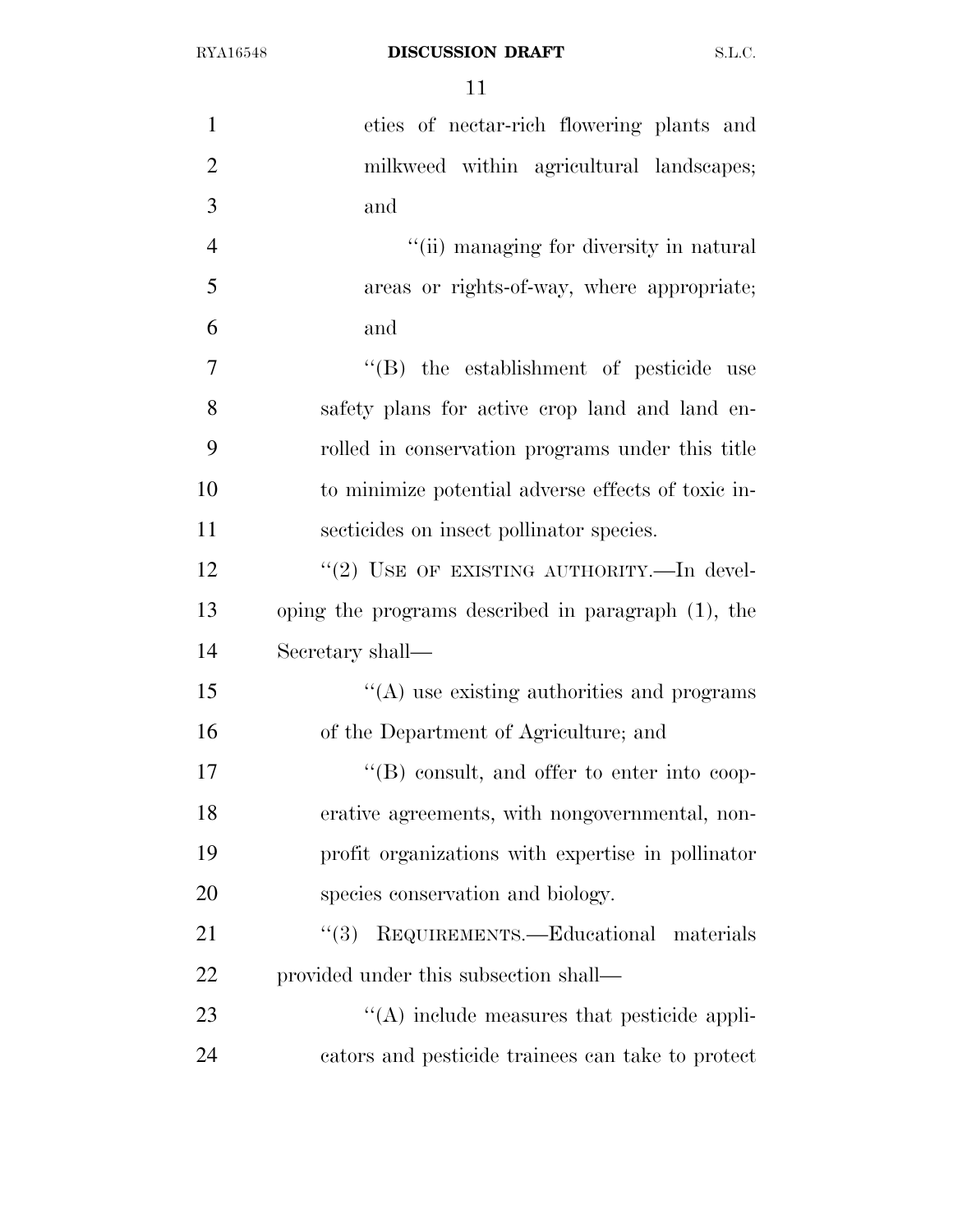| $\mathbf{1}$   | managed honey bees and native pollinators that           |
|----------------|----------------------------------------------------------|
| $\overline{2}$ | may be foraging on the treated crop; and                 |
| 3              | $\lq\lq (B)$ be developed to ensure that any pes-        |
| $\overline{4}$ | ticide applicator applying or supervising the ap-        |
| 5              | plication of pesticides is knowledgeable regard-         |
| 6              | ing alternatives to, the appropriateness of, and         |
| 7              | precautions for pesticide use that may be inju-          |
| 8              | rious to the health of bees and other pollinator         |
| 9              | species.".                                               |
| 10             | SEC. 4. AGRICULTURAL CONSERVATION PROGRAMS.              |
| 11             | (a) CONSERVATION COMPLIANCE.—Section 1213 of             |
| 12             | the Food Security Act of $1985$ (16 U.S.C. 3812a) is     |
| 13             | amended by adding at the end the following:              |
| 14             | "(g) ENCOURAGEMENT OF POLLINATOR HABITAT                 |
| 15             | PROTECTION.                                              |
| 16             | " $(1)$ IN GENERAL.—To encourage the conserva-           |
| 17             | tion, restoration, and enhancement of pollinator         |
| 18             | habitat (as defined in section $1240N(a)$ ), the Sec-    |
| 19             | retary shall encourage a person to include in the        |
| 20             | conservation plan of the person, or a conservation       |
| 21             | system under the plan, the incorporation of, for         |
| 22             | areas with highly erodible soils in pollination priority |
| 23             | areas designated by the Secretary—                       |
| 24             | "(A) native, regionally appropriate forbs,               |
| 25             | grasses, shrubs, or trees in agricultural areas          |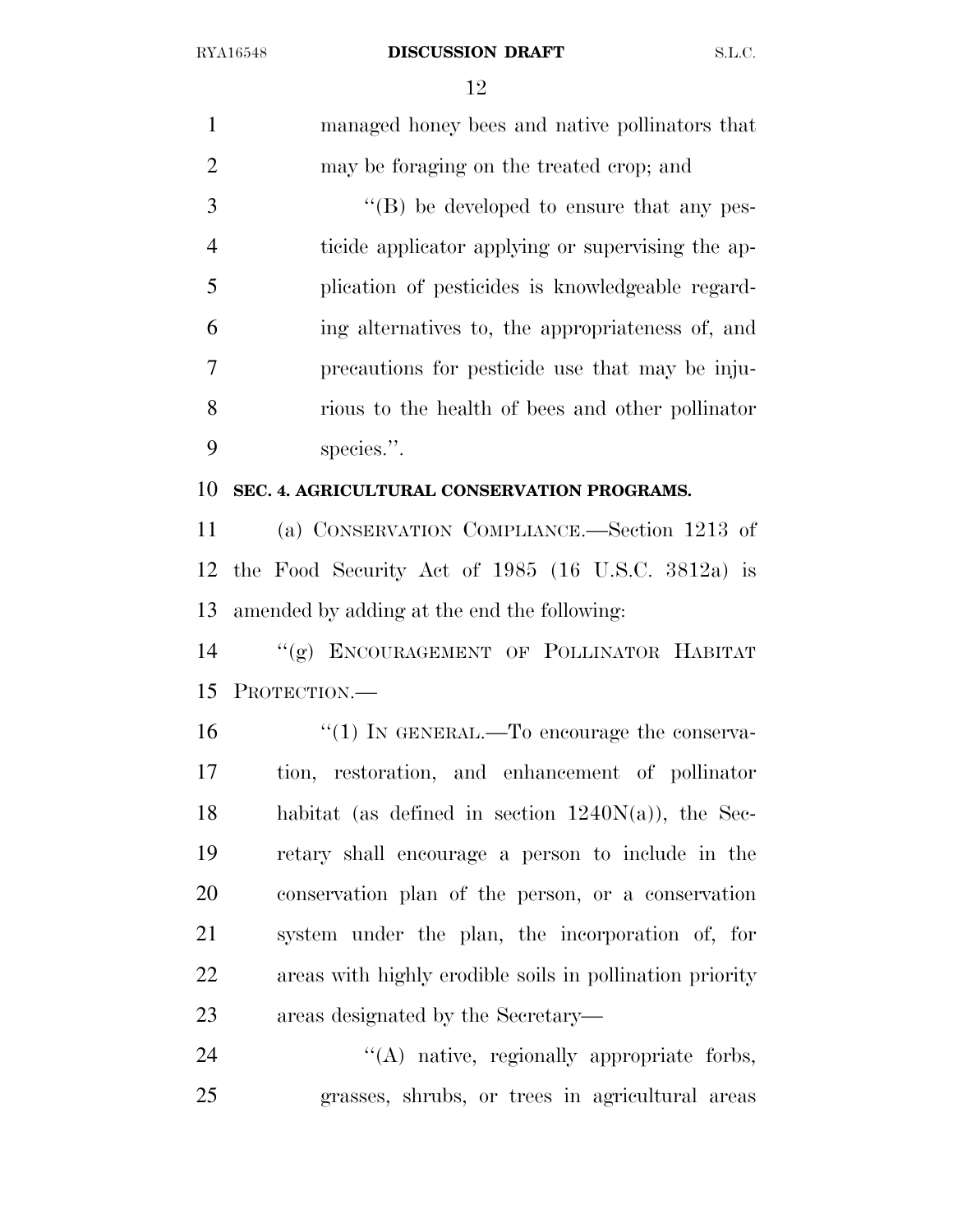| $\mathbf{1}$   | primarily serving as habitat and forage for wild,      |
|----------------|--------------------------------------------------------|
| $\overline{2}$ | native pollinators; or                                 |
| 3              | "(B) densely planted, nectar-rich, native              |
| $\overline{4}$ | and nonnative, noninvasive floral resources            |
| 5              | (such as alfalfa, buckwheat, clover, and other         |
| 6              | legumes) in agricultural areas frequented by           |
| $\overline{7}$ | managed honey bees.                                    |
| 8              | "(2) REQUIREMENTS.—In providing assistance             |
| 9              | to a person in the preparation or revision of a con-   |
| 10             | servation plan under this section, the Secretary shall |
| 11             | provide the person with information—                   |
| 12             | "(A) concerning cost-effective and applica-            |
| 13             | ble erosion control measures that may be avail-        |
| 14             | able to the person to meet the requirements of         |
| 15             | this section; and                                      |
| 16             | "(B) concerning crop flexibility, base ad-             |
| 17             | justment, and conservation assistance options          |
| 18             | that may be available to the person to meet the        |
| 19             | requirements of this section and to include the        |
| 20             | species and resources described in paragraph           |
| 21             | $(1)$ in the conservation plan of the person, in-      |
| 22             | cluding under—                                         |
| 23             | "(i) section 405A of the Agricultural                  |
| 24             | Act of 1949 (7 U.S.C. 1425A);                          |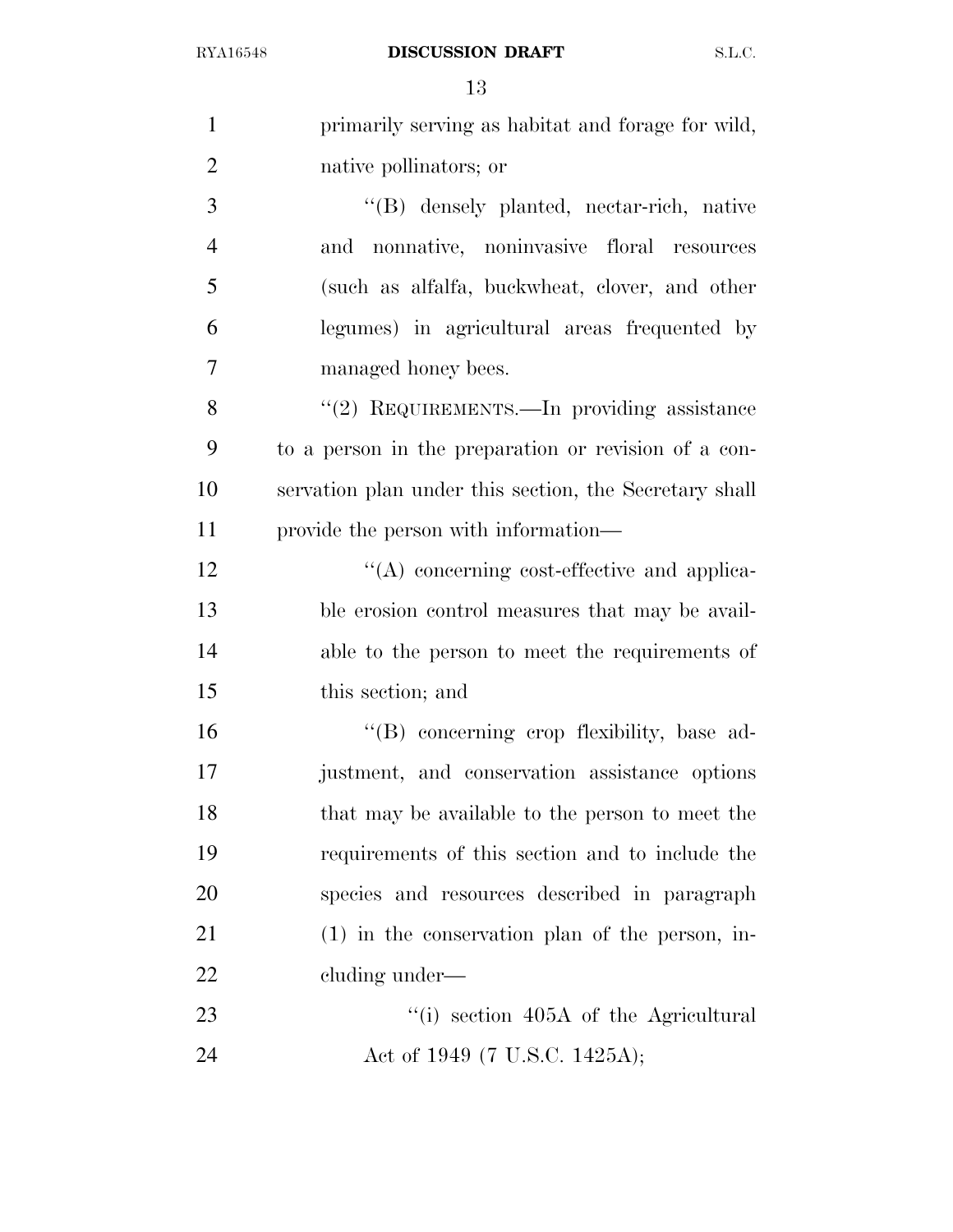| $\mathbf{1}$<br>"(ii) the Cooperative Forestry Assist-<br>$\overline{2}$<br>ance Act of 1978 (16 U.S.C. 2101 et seq.);<br>3<br>"(iii) subtitles $B$ , $C$ , and $D$ of title<br>$\overline{4}$<br>XII of the Food, Agriculture, Conserva-<br>5<br>tion, and Trade Act of 1990 (Public Law<br>6<br>$101-624$ ; $104$ Stat. $3543$ ) and amend-<br>$\overline{7}$<br>ments made by those subtitles; and<br>8<br>"(iv) title XIII of the Food, Agri-<br>9<br>culture, Conservation, and Trade Act of<br>10<br>1990 (Public Law 101–624; 104 Stat.<br>11<br>3559) and amendments made by that<br>12<br>title.".<br>13<br>(b) ENVIRONMENTAL QUALITY INCENTIVES PRO-<br>14<br>GRAM.-<br>15<br>(1) PAYMENTS FOR CONSERVATION BIOLOGICAL<br>16<br>CONTROL PRACTICES.—Section $1240B(b)$ of the<br>17<br>Food Security Act of 1985 $(16 \text{ U.S.C. } 3839 \text{aa} - 2(\text{b}))$ |
|-------------------------------------------------------------------------------------------------------------------------------------------------------------------------------------------------------------------------------------------------------------------------------------------------------------------------------------------------------------------------------------------------------------------------------------------------------------------------------------------------------------------------------------------------------------------------------------------------------------------------------------------------------------------------------------------------------------------------------------------------------------------------------------------------------------------------------------------------------------------------------|
|                                                                                                                                                                                                                                                                                                                                                                                                                                                                                                                                                                                                                                                                                                                                                                                                                                                                               |
|                                                                                                                                                                                                                                                                                                                                                                                                                                                                                                                                                                                                                                                                                                                                                                                                                                                                               |
|                                                                                                                                                                                                                                                                                                                                                                                                                                                                                                                                                                                                                                                                                                                                                                                                                                                                               |
|                                                                                                                                                                                                                                                                                                                                                                                                                                                                                                                                                                                                                                                                                                                                                                                                                                                                               |
|                                                                                                                                                                                                                                                                                                                                                                                                                                                                                                                                                                                                                                                                                                                                                                                                                                                                               |
|                                                                                                                                                                                                                                                                                                                                                                                                                                                                                                                                                                                                                                                                                                                                                                                                                                                                               |
|                                                                                                                                                                                                                                                                                                                                                                                                                                                                                                                                                                                                                                                                                                                                                                                                                                                                               |
|                                                                                                                                                                                                                                                                                                                                                                                                                                                                                                                                                                                                                                                                                                                                                                                                                                                                               |
|                                                                                                                                                                                                                                                                                                                                                                                                                                                                                                                                                                                                                                                                                                                                                                                                                                                                               |
|                                                                                                                                                                                                                                                                                                                                                                                                                                                                                                                                                                                                                                                                                                                                                                                                                                                                               |
|                                                                                                                                                                                                                                                                                                                                                                                                                                                                                                                                                                                                                                                                                                                                                                                                                                                                               |
|                                                                                                                                                                                                                                                                                                                                                                                                                                                                                                                                                                                                                                                                                                                                                                                                                                                                               |
|                                                                                                                                                                                                                                                                                                                                                                                                                                                                                                                                                                                                                                                                                                                                                                                                                                                                               |
|                                                                                                                                                                                                                                                                                                                                                                                                                                                                                                                                                                                                                                                                                                                                                                                                                                                                               |
|                                                                                                                                                                                                                                                                                                                                                                                                                                                                                                                                                                                                                                                                                                                                                                                                                                                                               |
|                                                                                                                                                                                                                                                                                                                                                                                                                                                                                                                                                                                                                                                                                                                                                                                                                                                                               |
|                                                                                                                                                                                                                                                                                                                                                                                                                                                                                                                                                                                                                                                                                                                                                                                                                                                                               |
| 18<br>is amended by adding at the end the following:                                                                                                                                                                                                                                                                                                                                                                                                                                                                                                                                                                                                                                                                                                                                                                                                                          |
| 19<br>"(j) PAYMENTS FOR CONSERVATION BIOLOGICAL                                                                                                                                                                                                                                                                                                                                                                                                                                                                                                                                                                                                                                                                                                                                                                                                                               |
| 20<br>CONTROL PRACTICES.-                                                                                                                                                                                                                                                                                                                                                                                                                                                                                                                                                                                                                                                                                                                                                                                                                                                     |
| 21<br>" $(1)$ In GENERAL.—The Secretary shall provide                                                                                                                                                                                                                                                                                                                                                                                                                                                                                                                                                                                                                                                                                                                                                                                                                         |
| 22<br>payments under this subsection to a producer for                                                                                                                                                                                                                                                                                                                                                                                                                                                                                                                                                                                                                                                                                                                                                                                                                        |
| 23<br>implementing a conservation activity plan that in-                                                                                                                                                                                                                                                                                                                                                                                                                                                                                                                                                                                                                                                                                                                                                                                                                      |
| 24<br>cludes conservation biological control practices to in-                                                                                                                                                                                                                                                                                                                                                                                                                                                                                                                                                                                                                                                                                                                                                                                                                 |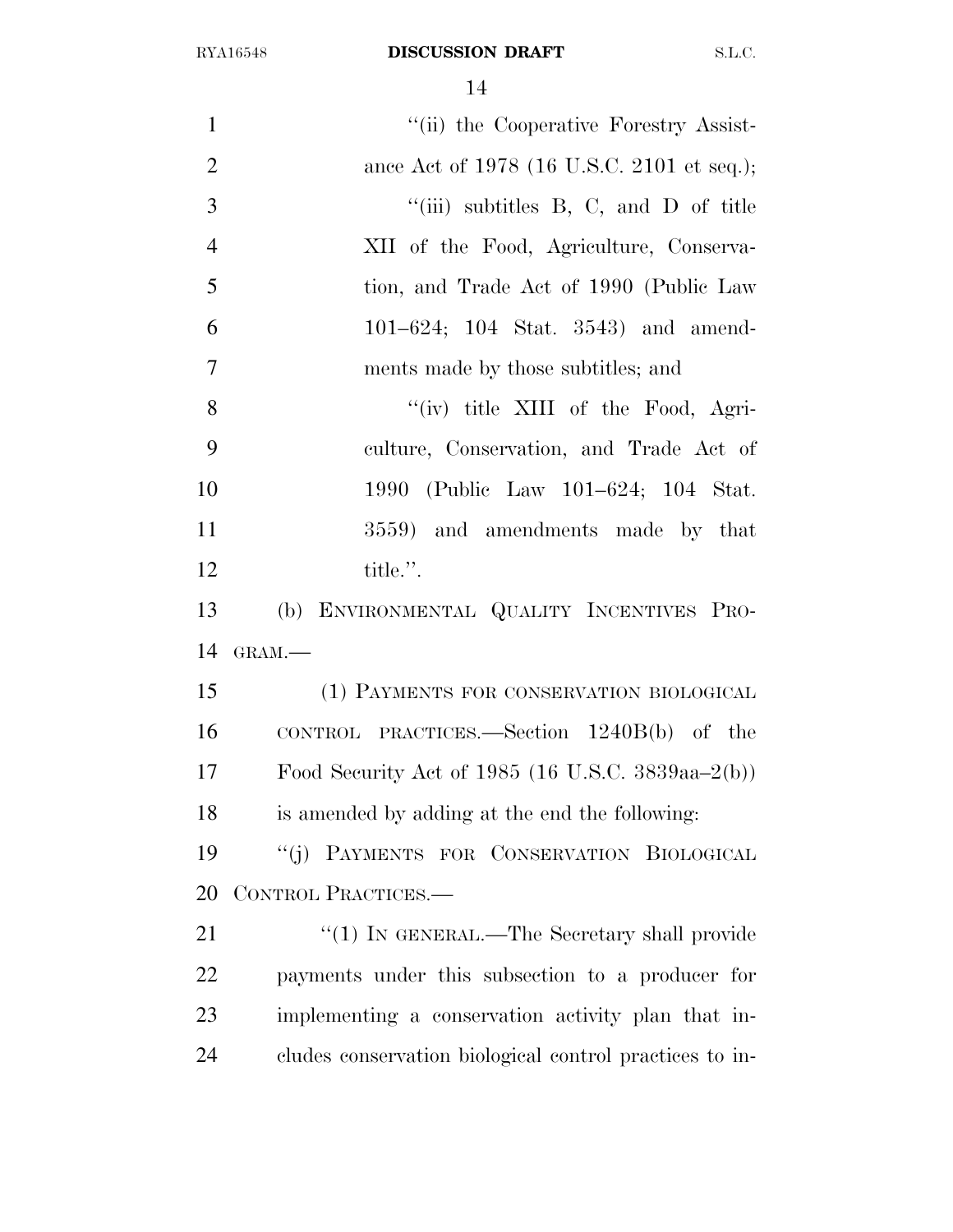tegrate beneficial insects into crop systems for nat-ural pest control.

3 "(2) TRAINING.—The Secretary shall offer con- servation biological control conservation training to producers that includes the background science, im- plementation, and promotion of conservation biologi- cal control so that producers base conservation ac- tivities under this subsection on available practices and techniques that conserve natural habitat for beneficial insects as a way of reducing pest problems and pesticide applications on farms.''.

 (2) EVALUATION OF APPLICATIONS.—Section 1240C(b) of the Food Security Act of 1985 (16 U.S.C. 3839aa–3(b)) is amended—

 (A) in paragraph (3), by striking ''and'' at 16 the end;

 (B) in paragraph (4), by striking the pe-18 riod at the end and inserting "; and"; and

 (C) by adding at the end the following: ''(5) that, in the case of applications to imple- ment 1 or more practices relating to the conserva-22 tion or enhancement of pollinator habitat (as defined 23 in section  $1240N(a)$ , conserve or enhance habitat for native pollinators (as defined in that section).''.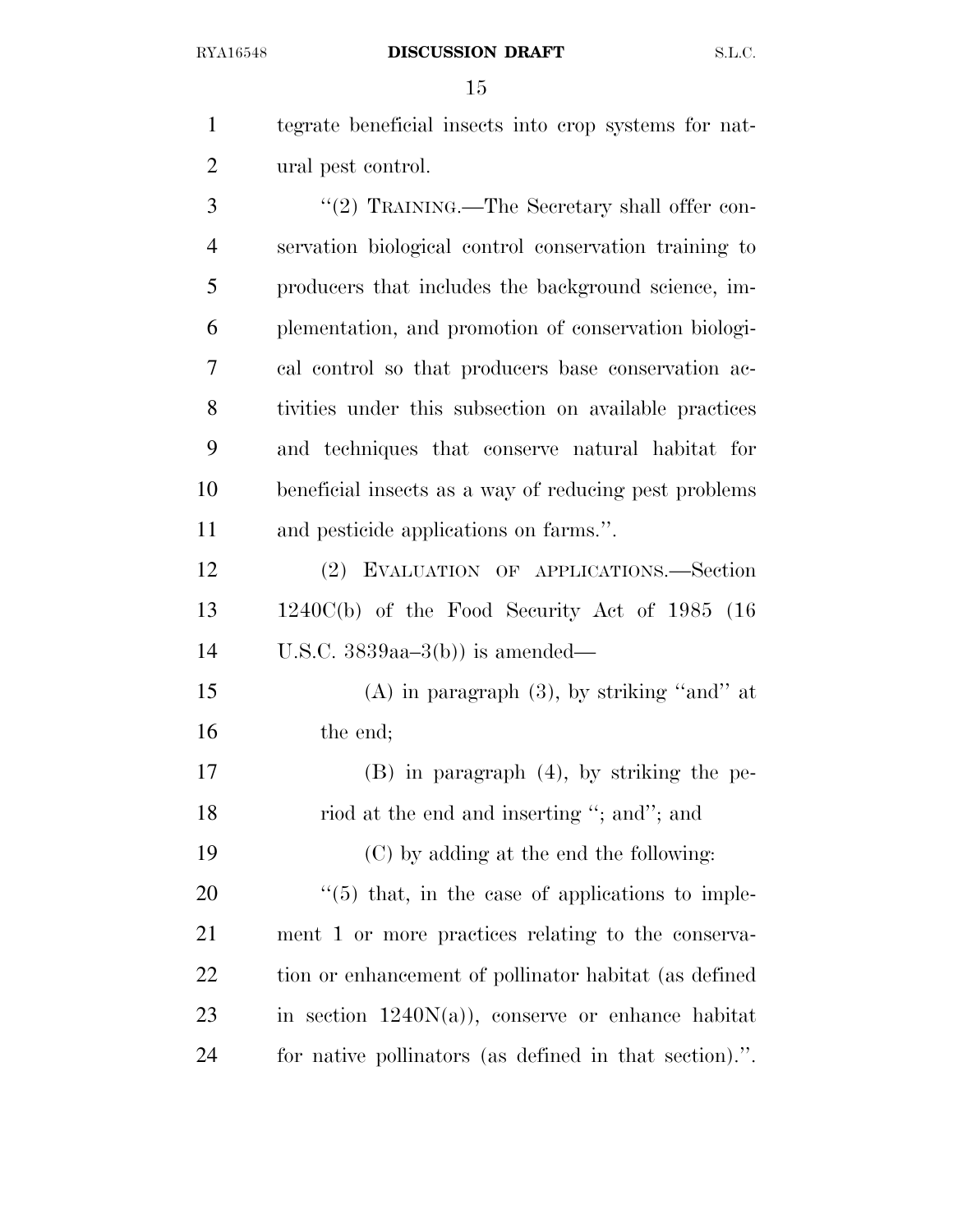(c) CONSERVATION INNOVATION GRANTS AND PAY- MENTS.—Section 1240H of the Food Security Act of 1985 (16 U.S.C. 3839aa–8) is amended— (1) by redesignating subsection (c) as sub- section (d); and (2) by inserting after subsection (b) the fol- lowing: 8 "(c) POLLINATOR HABITAT CONSERVATION ON AND AROUND AGRICULTURAL OPERATIONS.—  $\frac{1}{1}$  IN GENERAL.—The Secretary shall provide payments under this subsection to producers to im- plement practices to address the loss of pollinator habitat (as defined in section 1240N(a)) and deg- radation of the quality of available pollinator habitat on and around agricultural operations to help meet 16 the expansion required under section  $1240N(b)(2)$ . 17 "(2) REQUIREMENTS.—Payments under this subsection shall—  $((A)$  be made available to producers in areas of the United States designated by the Secretary as pollinator priority areas under sec-22 tion  $1240N(c)$ ; and  $\langle (B) \rangle$  be used to provide payments to pro-ducers that—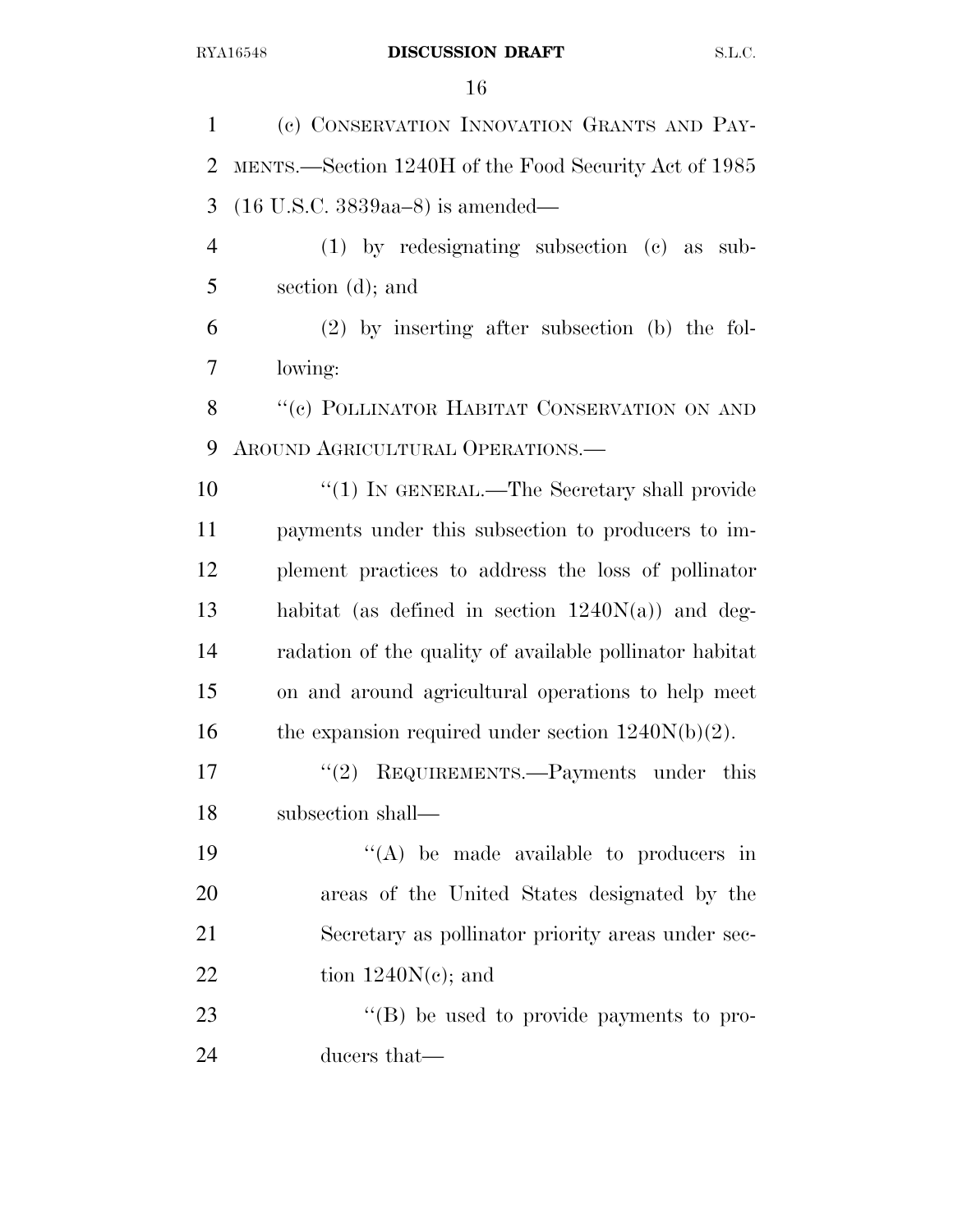| $\mathbf{1}$   | "(i) use innovative technologies and                       |
|----------------|------------------------------------------------------------|
| $\overline{2}$ | approaches for integrated pest and vegeta-                 |
| 3              | tion management; and                                       |
| $\overline{4}$ | "(ii) provide high value habitat and                       |
| 5              | forage to native pollinators and honey bees.               |
| 6              | "(3) FUNDING.—Of the funds made available                  |
| 7              | to carry out this chapter, the Secretary shall carry       |
| 8              | out this subsection using \$10,000,000 for each fiscal     |
| 9              | year.".                                                    |
| 10             | (d) ENCOURAGEMENT OF POLLINATOR HABITAT DE-                |
| 11             | VELOPMENT AND PROTECTION.—Section 1244(h) of the           |
| 12             | Food Security Act of 1985 (16 U.S.C. $3844(h)$ ) is amend- |
| 13             | $ed$ —                                                     |
| 14             | $(1)$ in the matter preceding paragraph $(1)$ , by         |
| 15             | striking "may, as appropriate," and inserting              |
| 16             | "shall"; and                                               |
| 17             | $(2)$ in paragraph $(2)$ , by striking "native" and        |
| 18             | all that follows through the end of the paragraph          |
| 19             | and inserting "native pollinators (as defined in sec-      |
| 20             | tion $1240N(a)$ , honey bees, and other managed            |
| 21             | bees.".                                                    |
| 22             | SEC. 5. SPECIALTY CROPS.                                   |
| 23             | (a) IN GENERAL.—Section $101(a)$ of the Specialty          |
| 24             | Crops Competitiveness Act of 2004 (7 U.S.C. 1621 note;     |
| 25             | Public Law 108–465) is amended—                            |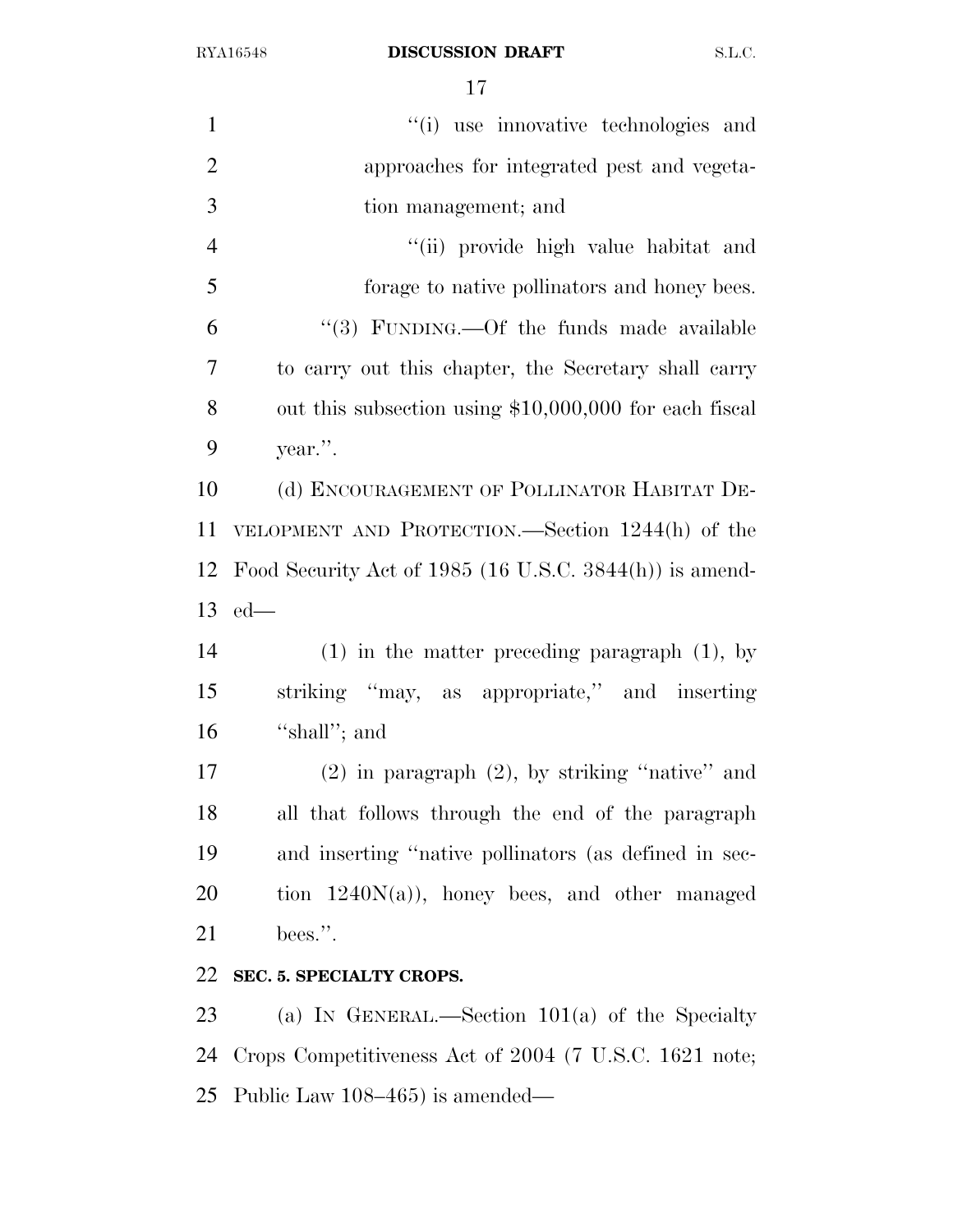| $\mathbf{1}$   | $(1)$ by striking "Using" and inserting the fol-  |
|----------------|---------------------------------------------------|
| $\overline{2}$ | lowing:                                           |
| 3              | "(1) IN GENERAL.— $Using$ "; and                  |
| $\overline{4}$ | $(2)$ by adding at the end the following:         |
| 5              | $``(2)$ POLLINATOR HABITAT.—                      |
| 6              | "(A) IN GENERAL.—In carrying out this             |
| 7              | section, the Secretary shall encourage States     |
| 8              | and partner entities to develop projects that     |
| 9              | consider the conservation, restoration, and en-   |
| 10             | hancement of high priority pollinator habitat     |
| 11             | (as defined in section $1240N(a)$ of the Food Se- |
| 12             | curity Act of 1985).                              |
| 13             | "(B) COMPETITIVE GRANTS.—The<br>- Sec-            |
| 14             | retary shall use 5 percent of the funds made      |
| 15             | available to carry out this section to make com-  |
| 16             | petitive grants under this section to States      |
| 17             | based on the development and implementation       |
| 18             | of innovative practices that encourage—           |
| 19             | "(i) the protection and enhancement               |
| 20             | of high value habitat and forage for native       |
| 21             | pollinators (as defined in section $1240N(a)$ )   |
| 22             | of the Food Security Act of 1985) and             |
| 23             | honey bees; and                                   |
| 24             | "(ii) integrated pest and vegetation              |
| 25             | management practices that seek to protect         |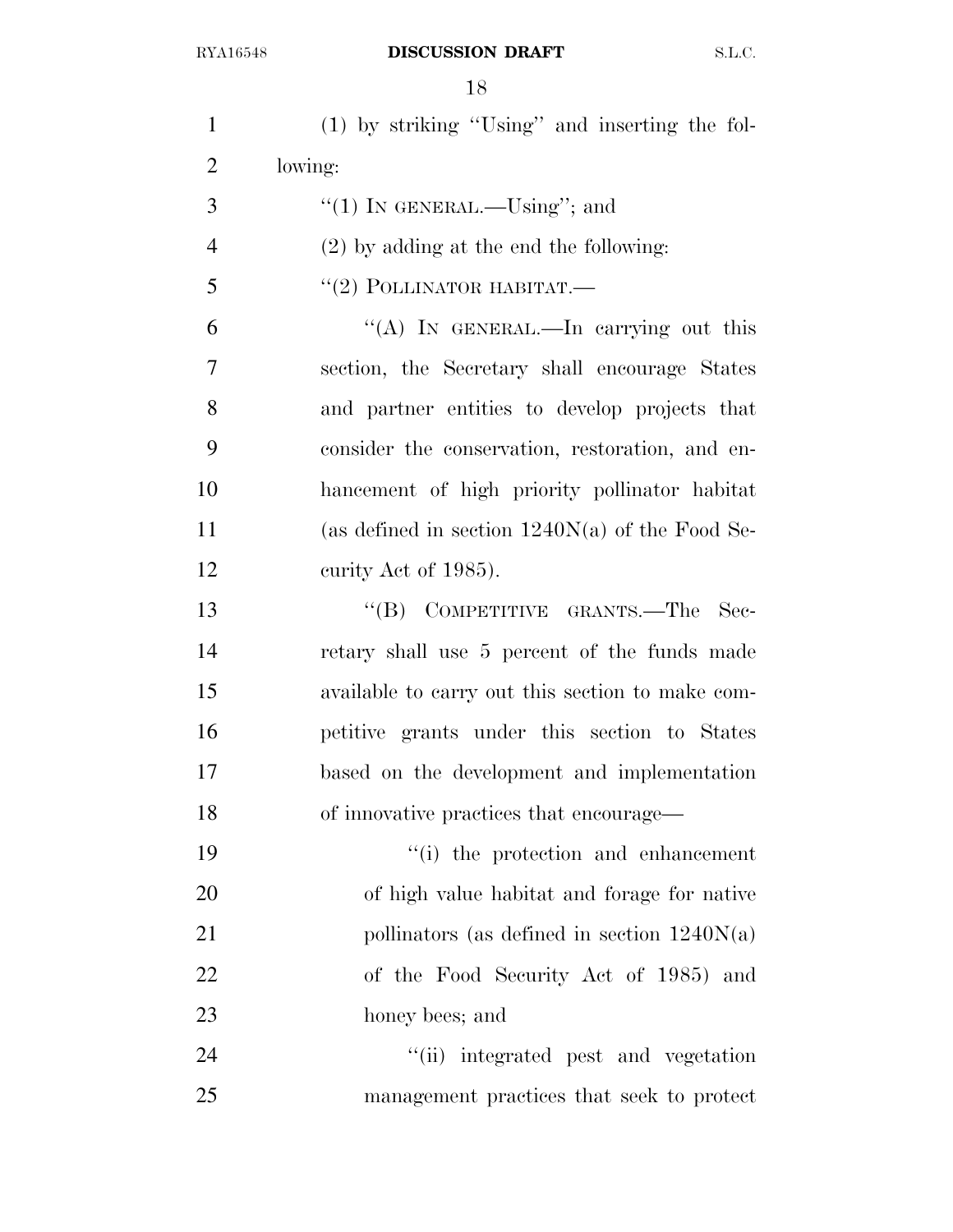| $\mathbf{1}$   | pollinator species (as defined in that sec-            |
|----------------|--------------------------------------------------------|
| $\overline{2}$ | tion) through pest avoidance and preven-               |
| 3              | tion to minimize pesticide use.".                      |
| $\overline{4}$ | (b) SPECIALTY CROP RESEARCH INITIATIVE.-Sec-           |
| 5              | tion 412 of the Agricultural Research, Extension, and  |
| 6              | Education Reform Act of 1998 (7 U.S.C. 7632) is amend- |
| 7              | $ed$ —                                                 |
| 8              | (1) in subsection (j)(5), by striking " $(k)(1)(C)$ "  |
| 9              | and inserting " $(l)(1)(C)$ ";                         |
| 10             | $(2)$ by redesignating subsection $(k)$ as sub-        |
| 11             | section $(l)$ ; and                                    |
| 12             | $(3)$ by inserting after subsection (j) the fol-       |
| 13             | lowing:                                                |
| 14             | "(k) POLLINATOR PROTECTION RESEARCH AND EX-            |
| 15             | <b>TENSION PROGRAM.—</b>                               |
| 16             | "(1) DEFINITIONS OF NATIVE POLLINATOR,                 |
| 17             | POLLINATOR HABITAT, AND POLLINATOR SPECIES.-           |
| 18             | The terms 'native pollinator', 'pollinator habitat',   |
| 19             | and 'pollinator species' have the meanings given the   |
| 20             | terms in section $1240N(a)$ of the Food Security Act   |
| 21             | of 1985.                                               |
| 22             | (2)<br>ESTABLISHMENT AND PURPOSE.—The                  |
| 23             | Secretary shall establish a competitive research and   |
| 24             | extension grant program to address native pollinator   |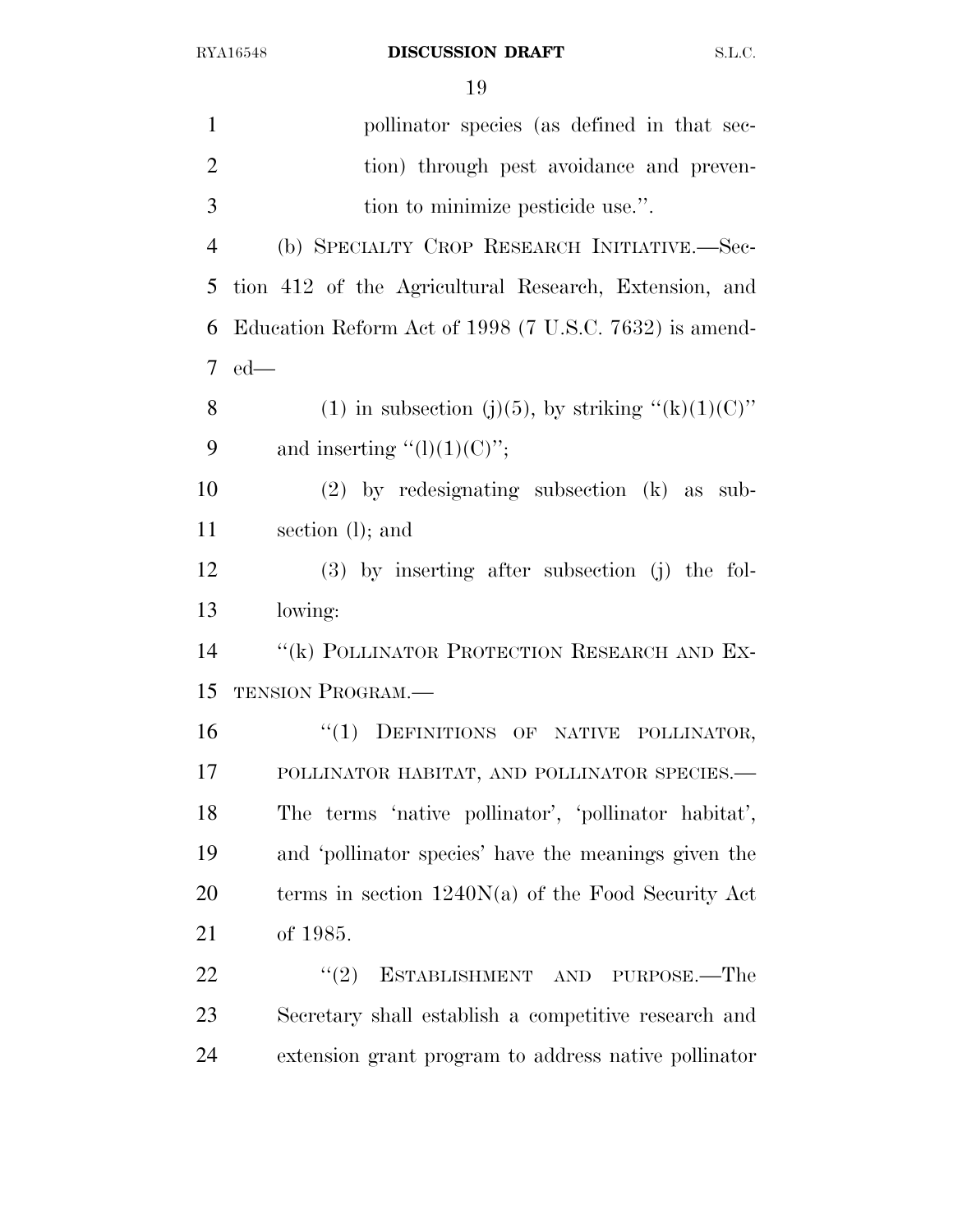and honey bee health under which the Secretary shall award competitive grants to eligible entities—  $\langle (A) \rangle$  to conduct research and extension ac- tivities, technical assistance, and development activities to address unsustainable population and colony losses for native pollinators and honey bees, which pose a distinct threat to the United States specialty crop production and threaten the future viability of the specialty crop sector, including parasites and pathogens, habitat loss and fragmentation, lack of diverse forage, exposure to pesticides, and other stressors; and  $\langle$  (B) to provide support for the dissemina- tion and commercialization of relevant informa- tion, techniques, and technologies discovered pursuant to research and extension activities funded through— ''(i) the program established under this subsection; or 21 ''(ii) other research and extension projects intended to address unsustainable population and colony losses of native polli-nators and honey bees.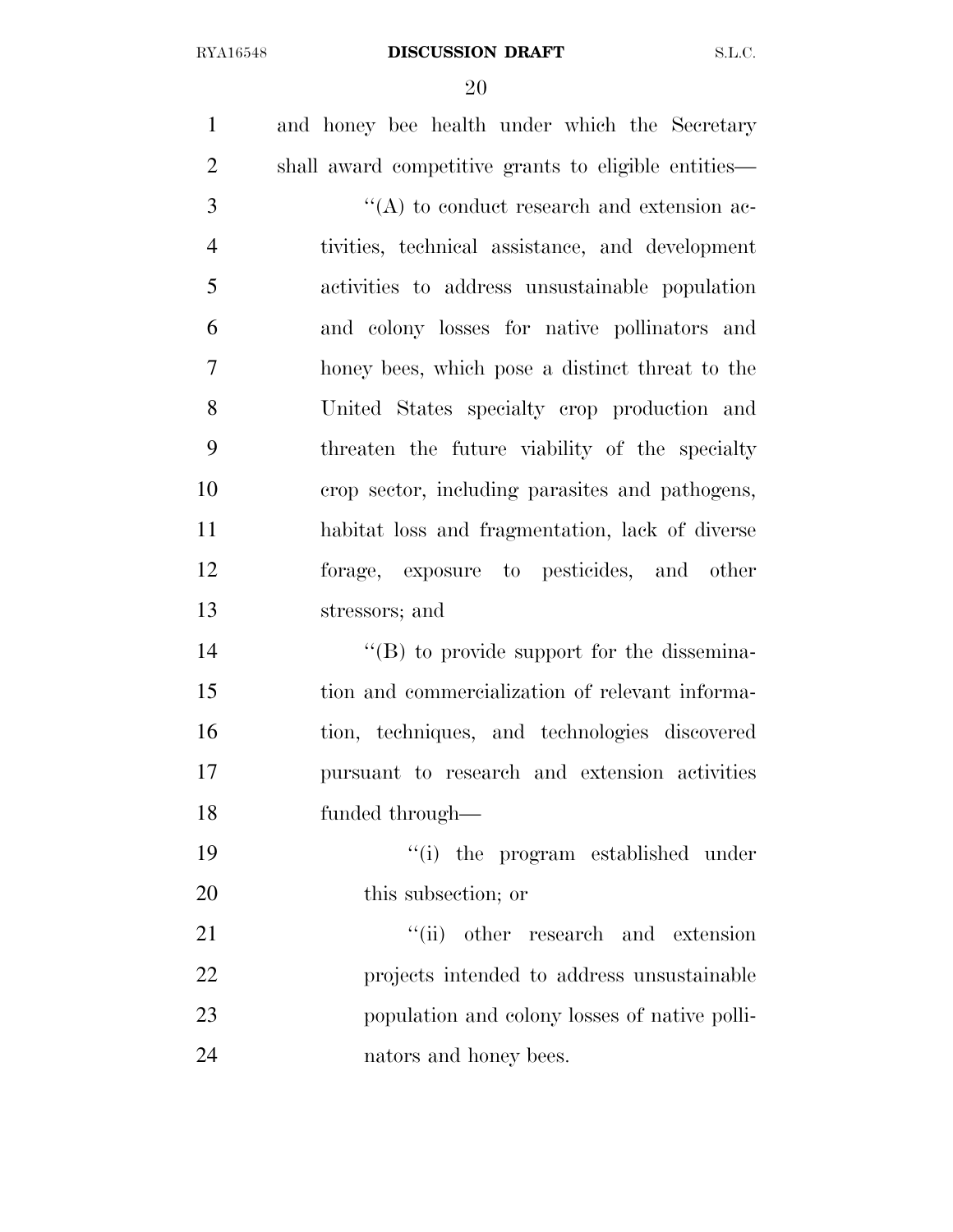1 "(3) COORDINATION.—In carrying out this sub- section, the Secretary shall seek input from Federal and State agencies, nonprofit organizations with rel- evant expertise, and other entities involved in polli- nator species protection. 6 "(4) AUTHORIZATION OF APPROPRIATIONS. There is authorized to be appropriated to carry out this subsection \$10,000,000 for each of fiscal years 2018 through 2025.''. **SEC. 6. POLLINATOR RESEARCH.**  (a) HIGH-PRIORITY RESEARCH AND EXTENSION INI- TIATIVES.—Section 1672(g) of the Food, Agriculture, Conservation, and Trade Act of 1990 (7 U.S.C. 5925(g)) is amended— 15 (1) in paragraph  $(1)(A)$ — (A) in the matter preceding clause (i), by striking ''may'' and inserting ''shall''; (B) in clause (i), by striking ''bee colony production and health'' and inserting ''the pro- duction and health of managed bee colonies and native pollinators, including native bee colonies, solitary bees, butterflies, and other native polli- nators (which shall be defined for purposes of this section in accordance with section

25 1240 $N(a)$  of the Food Security Act of 1985)";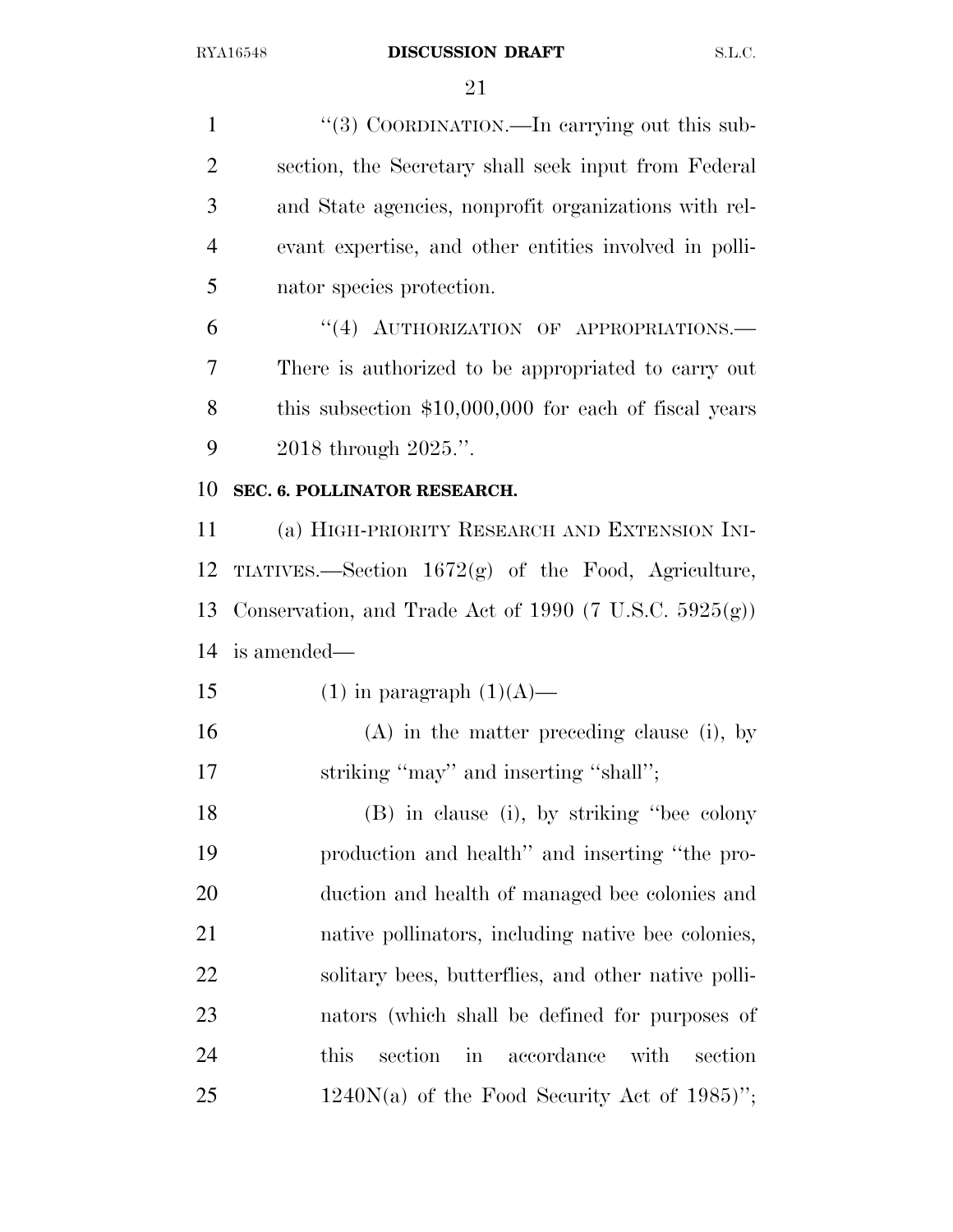| $\mathbf{1}$   | $(C)$ in clause (iii)—                          |
|----------------|-------------------------------------------------|
| $\overline{2}$ | (i) in the matter preceding subclause           |
| 3              | (I), by striking "colony collapse disorder,     |
| $\overline{4}$ | and other serious threats to the health of      |
| 5              | honey bees and other pollinators" and in-       |
| 6              | serting "unsustainable annual colony loss,      |
| 7              | general population declines, and other seri-    |
| 8              | ous threats to the health of wild native pol-   |
| 9              | linators, honey bees, and other managed         |
| 10             | bees"; and                                      |
| 11             | (ii) in subclause $(II)$ , by inserting ",      |
| 12             | including potential synergistic and cumu-       |
| 13             | lative interactions of stressors," after "fun-  |
| 14             | gicides";                                       |
| 15             | (D) in clause (iv), by striking "native and     |
| 16             | managed pollinator health" and inserting "the   |
| 17             | health of wild native pollinators, honey bees,  |
| 18             | and other managed bees"; and                    |
| 19             | $(E)$ in clause $(v)$ , by striking "honey bees |
| 20             | and native pollinators" and inserting "wild na- |
| 21             | tive pollinators, honey bees, and other managed |
| 22             | bees";                                          |
| 23             | $(2)$ in paragraph $(2)(A)$ —                   |
| 24             | $(A)$ in clause (i), by striking "colony col-   |
| 25             | lapse disorder and other long-term threats to   |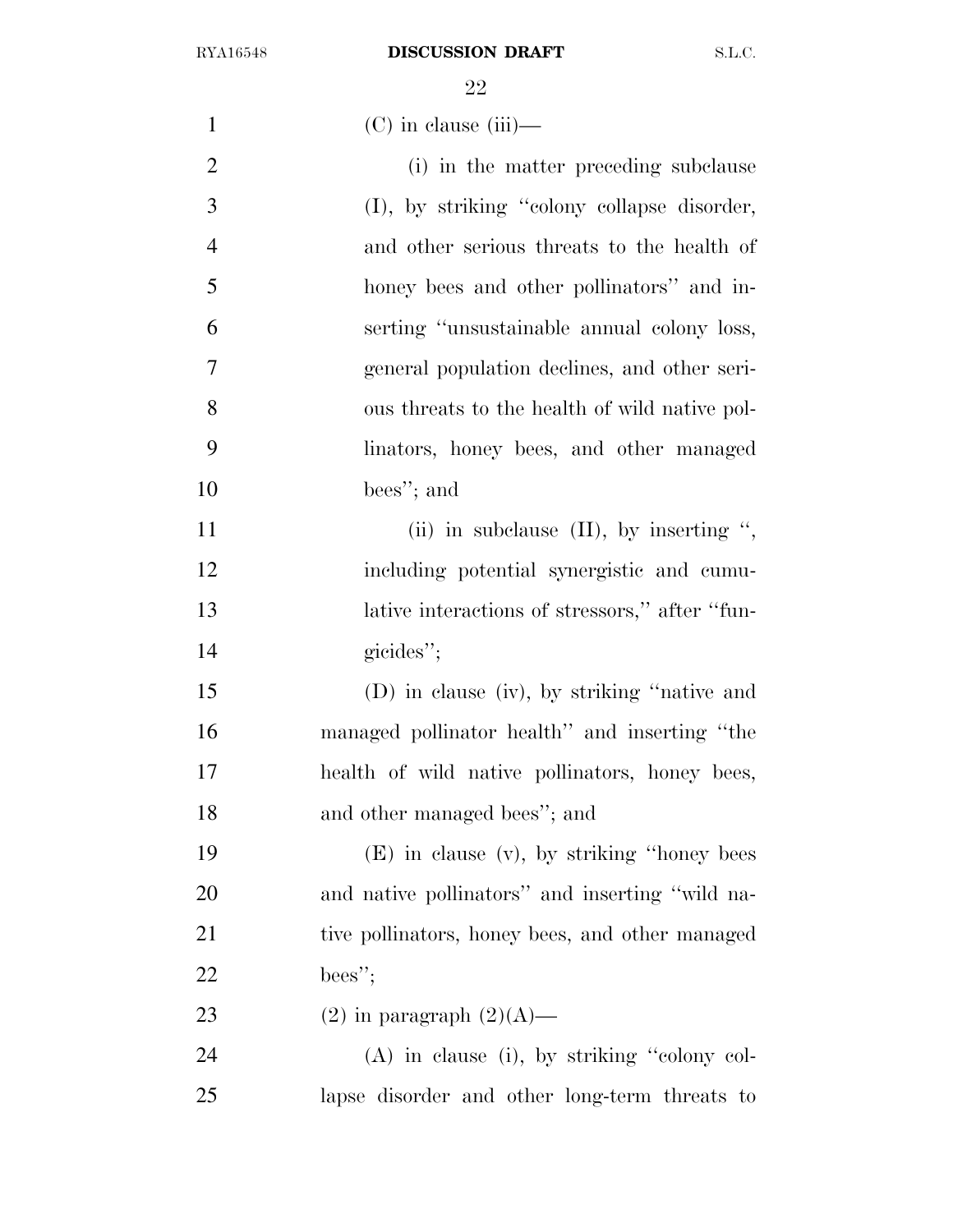| $\mathbf{1}$   | pollinator health" and inserting "unsustainable"    |
|----------------|-----------------------------------------------------|
| $\overline{2}$ | annual colony loss, general population declines,    |
| 3              | and other long-term threats to the health of        |
| $\overline{4}$ | wild native pollinators, honey bees, and other      |
| 5              | managed bees"; and                                  |
| 6              | $(B)$ in clause (ii), by "colony collapse dis-      |
| $\overline{7}$ | order and other pollinator issues" and inserting    |
| 8              | "unsustainable annual colony loss, general pop-     |
| 9              | ulation declines, and other issues affecting wild   |
| 10             | native pollinators, honey bees, and other man-      |
| 11             | aged bees";                                         |
| 12             | $(3)$ by striking paragraph $(3)$ and inserting the |
| 13             | following:                                          |
| 14             | $``(3)$ POLLINATOR SURVEILLANCE.—                   |
| 15             | "(A) IN GENERAL.—The Secretary shall                |
| 16             | conduct a nationwide insect pollinator pest,        |
| 17             | pathogen, health, and population status surveil-    |
| 18             | lance program for wild, native pollinators and      |
| 19             | honey bees that—                                    |
| 20             | "(i) establishes the roles and respon-              |
| 21             | sibilities of lead and support agencies and         |
| 22             | the shared outcomes and goals of those              |
| 23             | agencies; and                                       |
| 24             | "(ii) obtains input from relevant                   |
| 25             | stakeholders.                                       |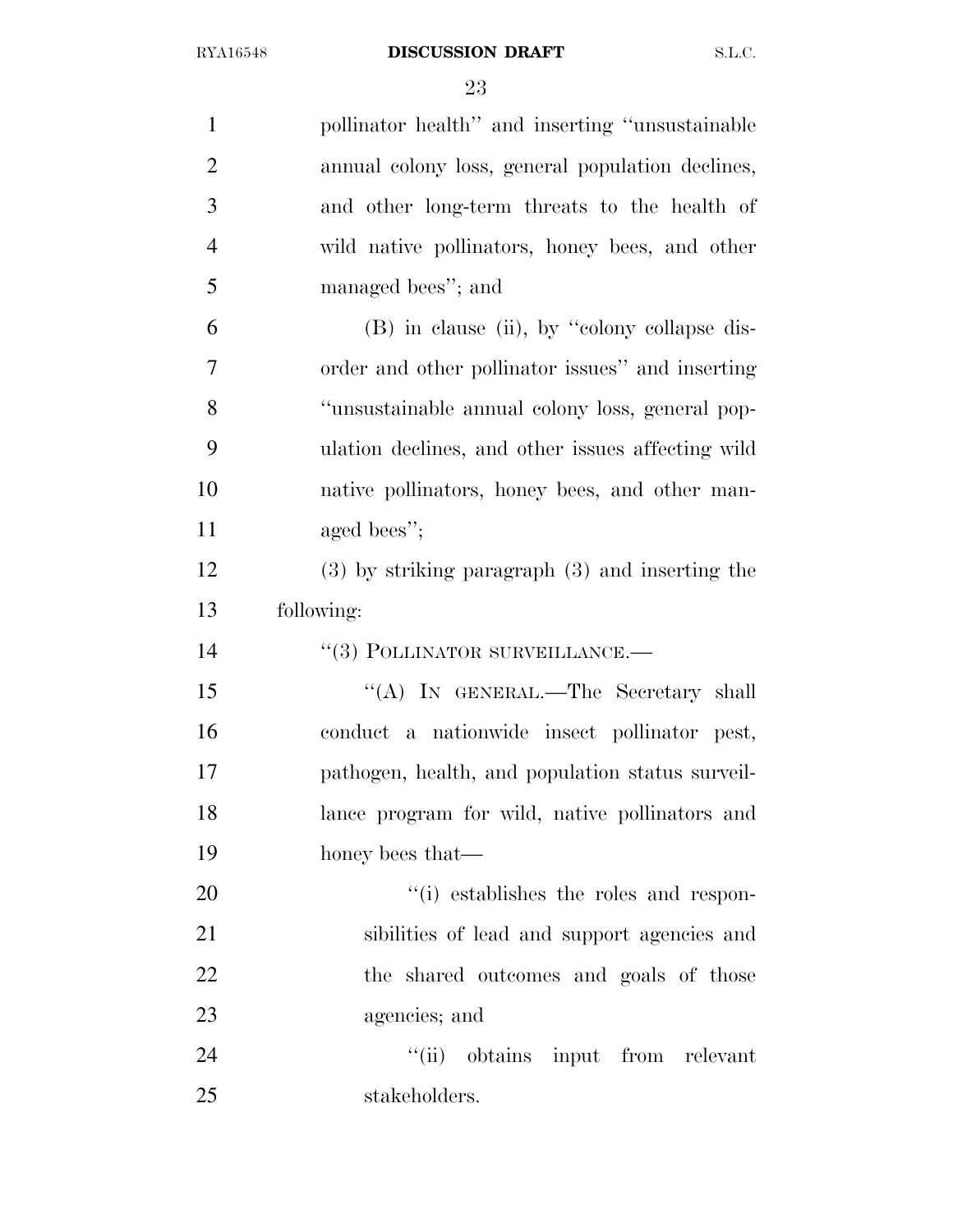| $\mathbf{1}$   | "(B) COLLABORATION.—In conducting the               |
|----------------|-----------------------------------------------------|
| $\overline{2}$ | program under this paragraph, the Secretary         |
| 3              | shall coordinate the monitoring efforts of the      |
| $\overline{4}$ | Department of Agriculture with efforts of the       |
| 5              | Department of the Interior so as to establish a     |
| 6              | uniform, interagency pollinator population sur-     |
| 7              | veillance program that includes input and as-       |
| 8              | sistance from State and local entities, research-   |
| 9              | ers at institutions of higher education, and non-   |
| 10             | profit organizations with relevant expertise.       |
| 11             | "(C) AUTHORIZATION OF APPROPRIA-                    |
| 12             | TIONS.—There is authorized to be appropriated       |
| 13             | to carry out this paragraph $$10,000,000$ for       |
| 14             | each of fiscal years $2016$ through $2026$ .";      |
| 15             | $(4)$ in paragraph $(4)$ —                          |
| 16             | (A) in the matter preceding subparagraph            |
| 17             | $(A)$ , by inserting "the Secretary of Defense, the |
| 18             | Secretary of Transportation, the Secretary of       |
| 19             | Energy, the Chief of the Forest Service (with       |
| 20             | respect to relevant rights-of-way on land man-      |
| 21             | aged by the Forest Service)" after "Secretary       |
| 22             | of the Interior,";                                  |
| 23             | $(B)$ in subparagraph $(A)$ , by striking           |
| 24             | "lands" and inserting "land, Department of the      |

Interior land, Department of Defense land,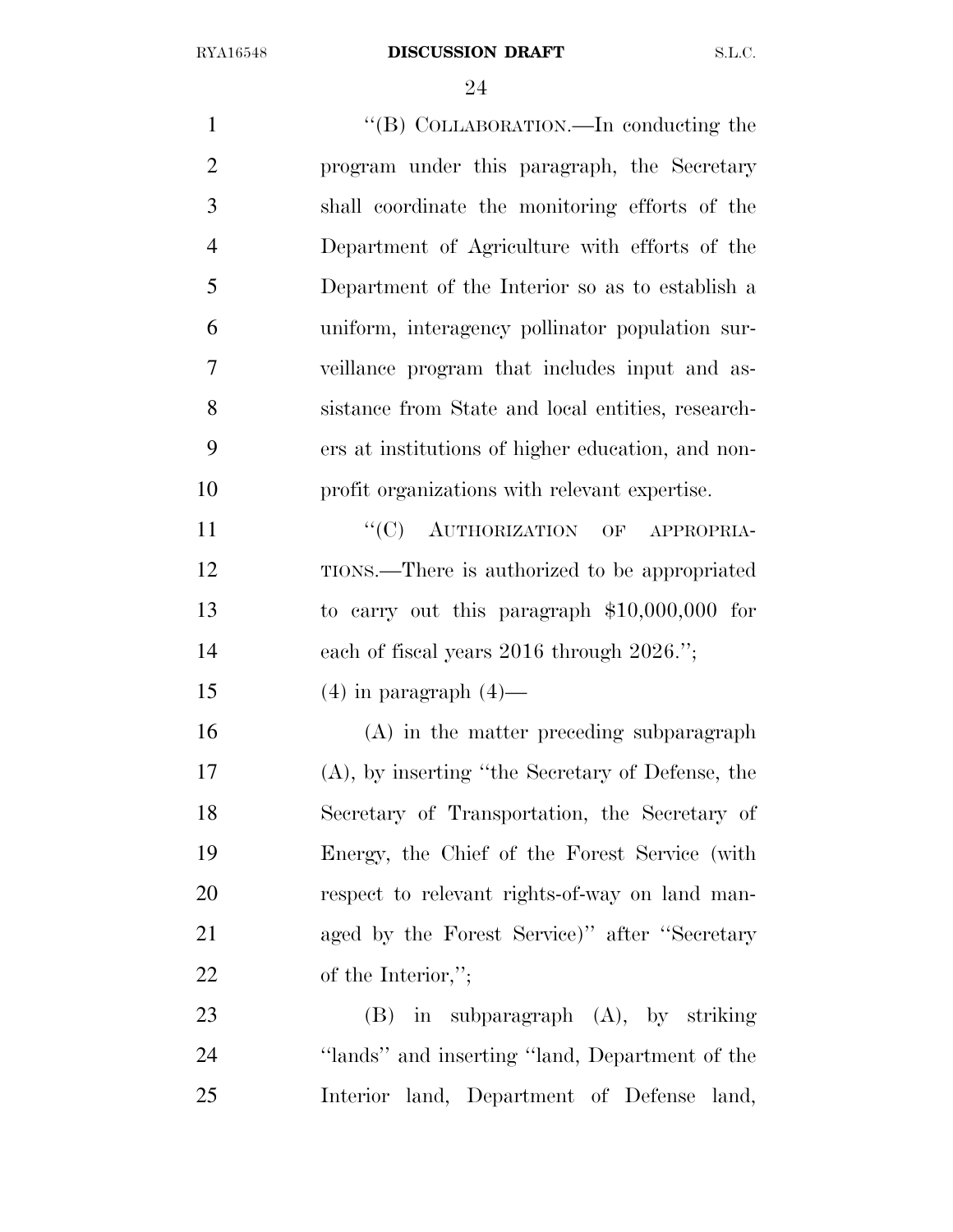| $\mathbf{1}$   | interstate highway rights-of-way, and electric    |
|----------------|---------------------------------------------------|
| $\overline{2}$ | power transmission rights-of-way in pollinator    |
| 3              | priority areas designated by the Secretary        |
| $\overline{4}$ | under section $1240N(c)$ of the Food Security     |
| 5              | Act of $1985$ ,"; and                             |
| 6              | $(C)$ in subparagraph $(B)$ , by striking         |
| 7              | "lands" and inserting "land, Department of the    |
| 8              | Interior land, Department of Defense land,        |
| 9              | interstate highway rights-of-way, and electric    |
| 10             | power transmission rights-of-way in pollinator    |
| 11             | priority areas designated by the Secretary        |
| 12             | under section $1240N(c)$ of the Food Security     |
| 13             | Act of $1985$ ,";                                 |
| 14             | (5) by redesignating paragraph (5) as para-       |
| 15             | graph(6);                                         |
| 16             | $(6)$ by inserting after paragraph $(4)$ the fol- |
| 17             | lowing:                                           |
| 18             | $``(5)$ NATIVE POLLINATOR RESEARCH.—              |
| 19             | "(A) IN GENERAL.—In addition to grants            |
| 20             | provided under this section, the Secretary, act-  |
| 21             | ing through the Director of the National Insti-   |
| 22             | tute of Food and Agriculture, shall—              |
| 23             | $\lq\lq$ (i) develop a plan to improve the sci-   |
| 24             | entific understanding of the factors affect-      |
| 25             | ing the health of pollinator species (as de-      |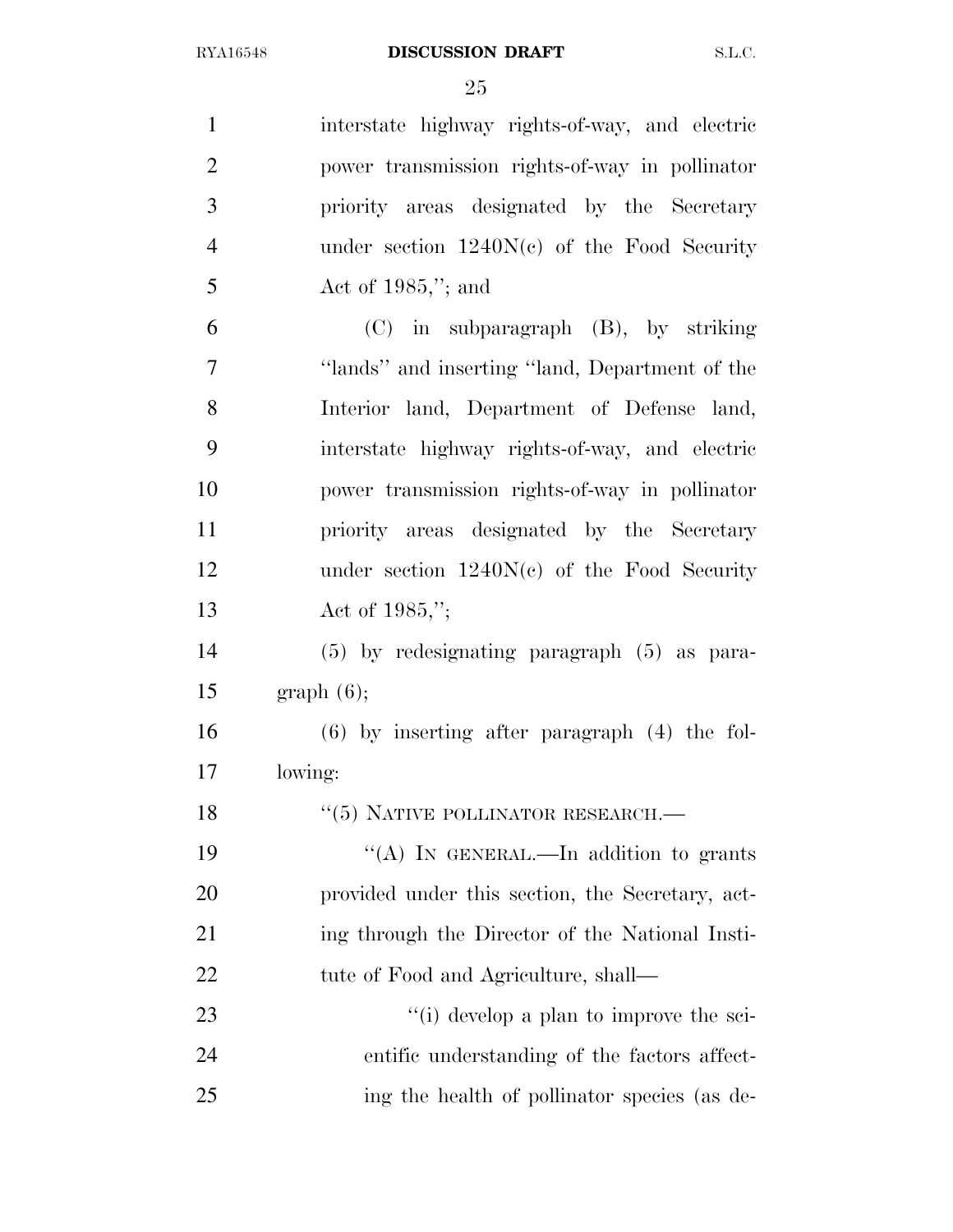| $\mathbf{1}$   | fined in section $1240N(a)$ of the Food Se-   |
|----------------|-----------------------------------------------|
| $\overline{2}$ | curity Act of 1985), including forage, habi-  |
| 3              | tat, parasites and pathogens, pesticides,     |
| $\overline{4}$ | other stressors, and interactive and cumu-    |
| 5              | lative effects of stressors; and              |
| 6              | "(ii) establish new funding opportuni-        |
| 7              | ties for grants at Government research sta-   |
| 8              | tions and laboratories of institutions of     |
| 9              | higher education relating to research on      |
| 10             | the health of pollinator species.             |
| 11             | "(B) SUPPORTING ENTITIES.—Support for         |
| 12             | grants described in subparagraph (A) shall be |
| 13             | provided—                                     |
| 14             | "(i) by the Agricultural Research             |
| 15             | Service, the National Institute of Food and   |
| 16             | Agriculture, the National Agricultural Sta-   |
| 17             | tistics Service, and the Natural Resources    |
| 18             | Conservation Service; and                     |
| 19             | $``$ (ii) in collaboration with—              |
| 20             | $\lq\lq$ extension programs;                  |
| 21             | "(II) agricultural programs at                |
| 22             | land-grant colleges and universities          |
| 23             | (as defined in section 1404 of the Na-        |
| 24             | tional Agricultural Research, Exten-          |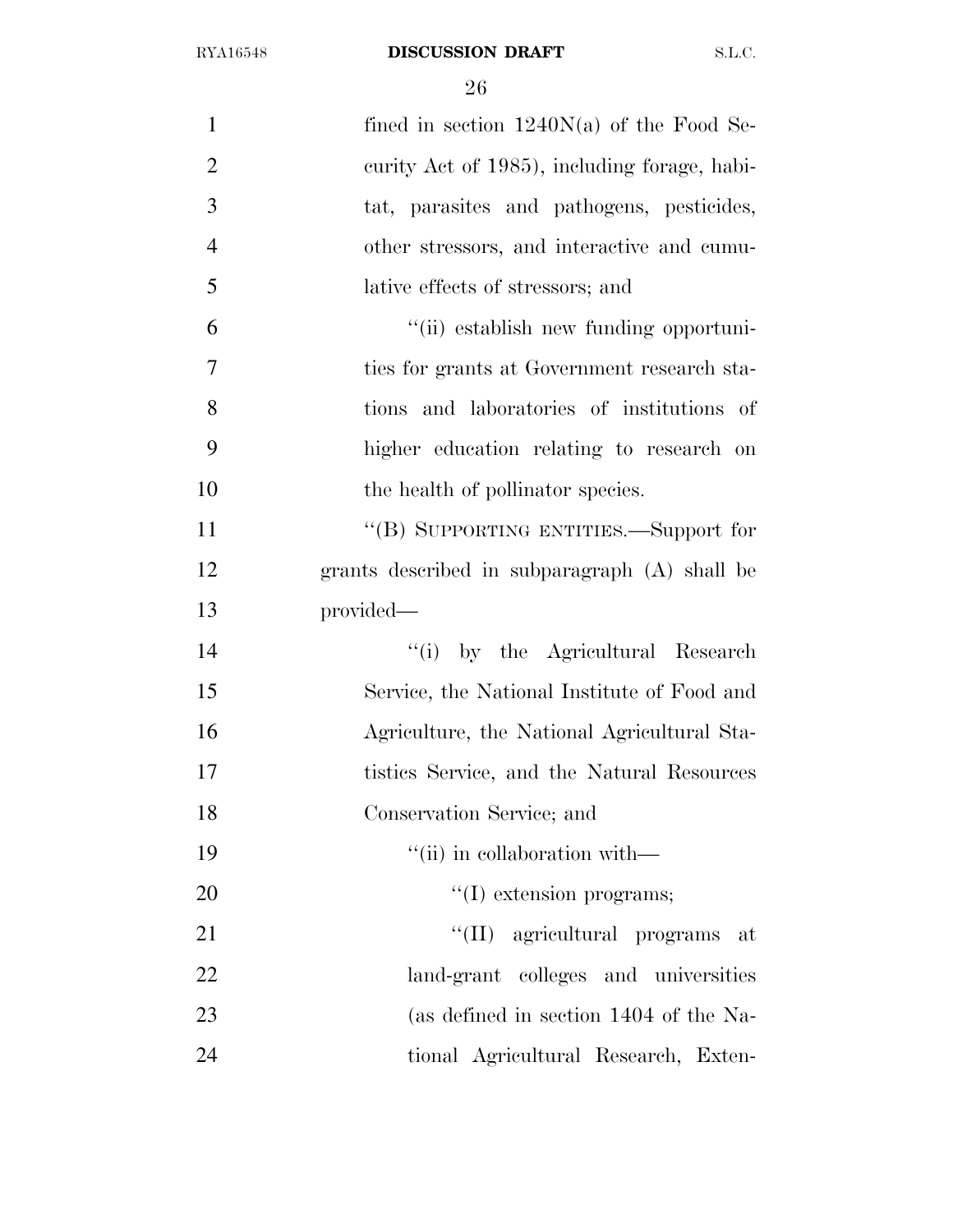| $\mathbf{1}$   | sion, and Teaching Policy Act of 1977        |
|----------------|----------------------------------------------|
| $\overline{2}$ | $(7 \text{ U.S.C. } 3103)$ ); and            |
| 3              | "(III) independent expert non-               |
| $\overline{4}$ | profit organizations with existing or        |
| 5              | new cooperative agreements or other          |
| 6              | agreements with Federal agencies to          |
| $\tau$         | develop and make available to agricul-       |
| 8              | tural producers and the public best          |
| 9              | management practices to improve the          |
| 10             | health of native and managed polli-          |
| 11             | nator species in agricultural, roadside,     |
| 12             | and<br>urban areas throughout the            |
| 13             | United States.                               |
| 14             | "(C) PRIORITY.—In carrying out this          |
| 15             | paragraph, the Secretary shall give priority |
| 16             | $to-$                                        |
| 17             | "(i) research on wild native pollinators     |
| 18             | for which there is significantly less infor- |
| 19             | mation available compared to managed         |
| 20             | honey bees; and                              |
| 21             | "(ii) research projects that include de-     |
| 22             | velopment and dissemination of pollinator    |
| 23             | species health and safety information, in-   |
| 24             | cluding—                                     |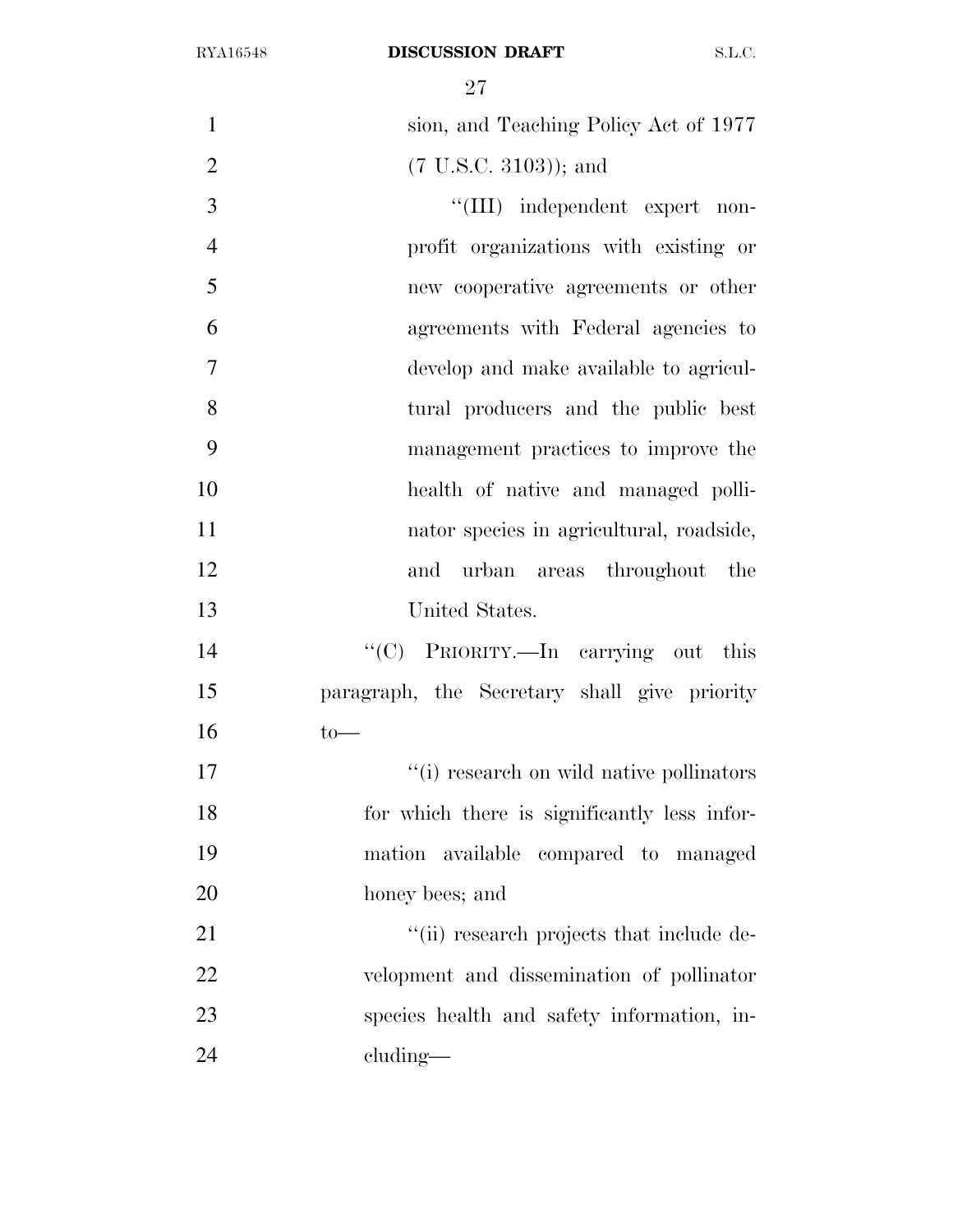$\text{``(I)~regionally appropriate plant}$  varieties and seed mixes for restoring and enhancing pollinator habitat and forage areas; and  $\frac{1}{2}$  (II) guidance for incorporating integrated pest and vegetation man- agement practices that limit the use of pollinator-toxic insecticides and herbicides that can affect the health 10 of pollinator species."; and (7) in paragraph (6) (as redesignated by para-12 graph  $(5)$ — 13 (A) in subparagraph  $(A)$ — (i) in clause (i), by striking ''honey bee colony collapse and honey bee health disorders'' and inserting ''unsustainable annual colony loss, general population de- clines, and other issues affecting wild na- tive pollinators, honey bees, and other managed bees''; and 21 (ii) in clause (iii), by inserting 22 "through interdepartmental and inter- agency opportunities to implement polli- nator habitat restoration and expansion and implementation of best management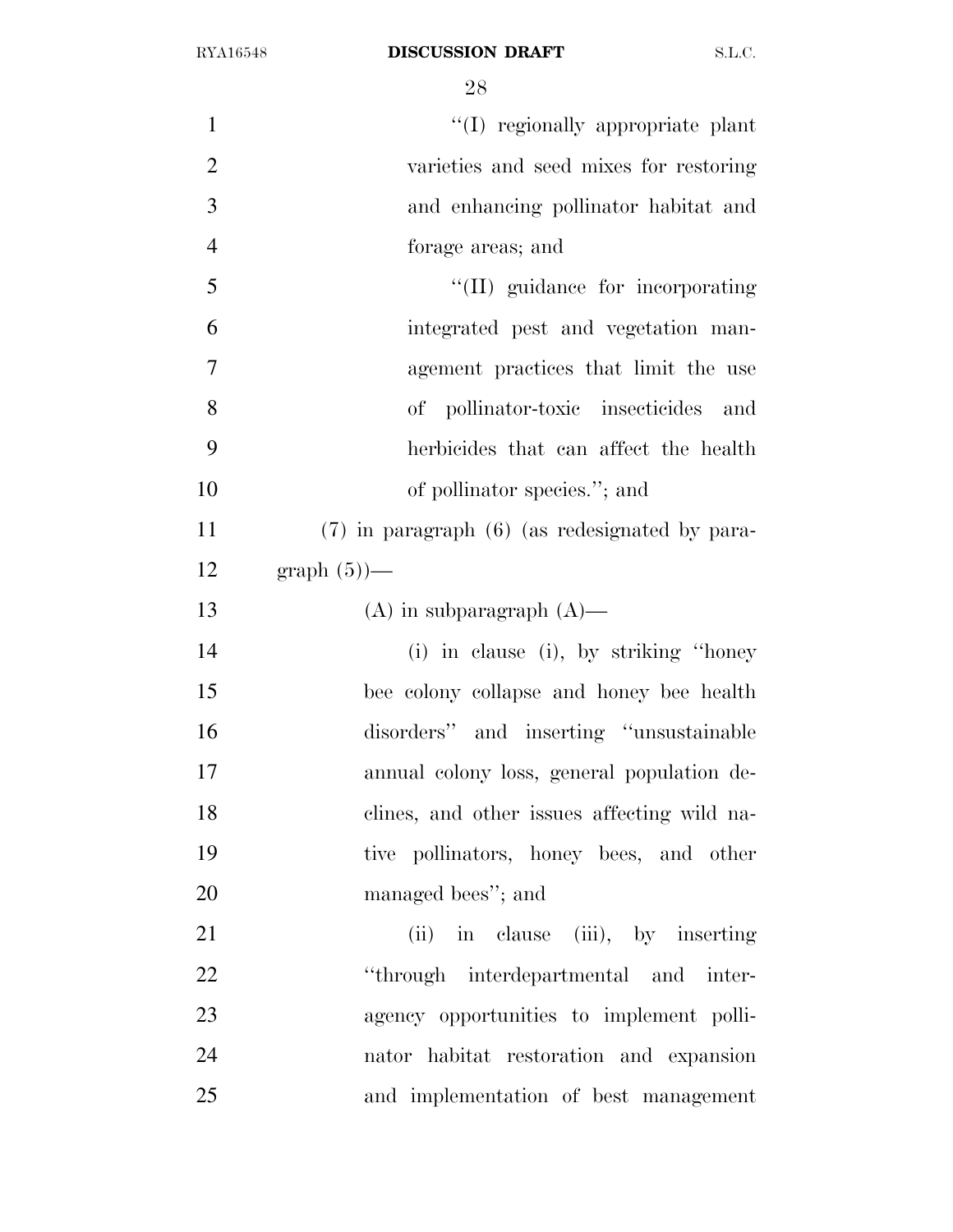| $\mathbf{1}$   | practices in pollinator priority areas des-                |
|----------------|------------------------------------------------------------|
| $\overline{2}$ | ignated by the Secretary under section                     |
| 3              | $1240N(c)$ of the Food Security Act of                     |
| $\overline{4}$ | 1985" after "native pollinators"; and                      |
| 5              | $(B)$ in subparagraph $(B)$ , by striking                  |
| 6              | "United States commercial beekeeping indus-                |
| 7              | try" and inserting "viability of native pollinator"        |
| 8              | species and the commercial beekeeping industry             |
| 9              | in the United States".                                     |
| 10             | (b) COMPETITIVE, SPECIAL, AND FACILITIES RE-               |
| 11             | SEARCH GRANTS.—Subsection $(b)(2)$ of the Competitive,     |
| 12             | Special, and Facilities Research Grant Act (7 U.S.C. 450i) |
| 13             | is amended by adding at the end the following:             |
| 14             | "(G) POLLINATOR HEALTH AND POPU-                           |
| 15             | LATION TRACKING.—Health and population                     |
| 16             | tracking of pollinator species (as defined in sec-         |
| 17             | tion $1240N(a)$ of the Food Security Act of                |
| 18             | $1985$ , including—                                        |
| 19             | "(i) research to provide an under-                         |
| 20             | standing of changes in range, distribution,                |
| 21             | abundance, and health of nonmanaged na-                    |
| 22             | pollinators (as defined in section<br>tive                 |
| 23             | $1240N(a)$ of the Food Security Act of                     |
| 24             | 1985) that can be used by government and                   |
| 25             | industry for decision-making;                              |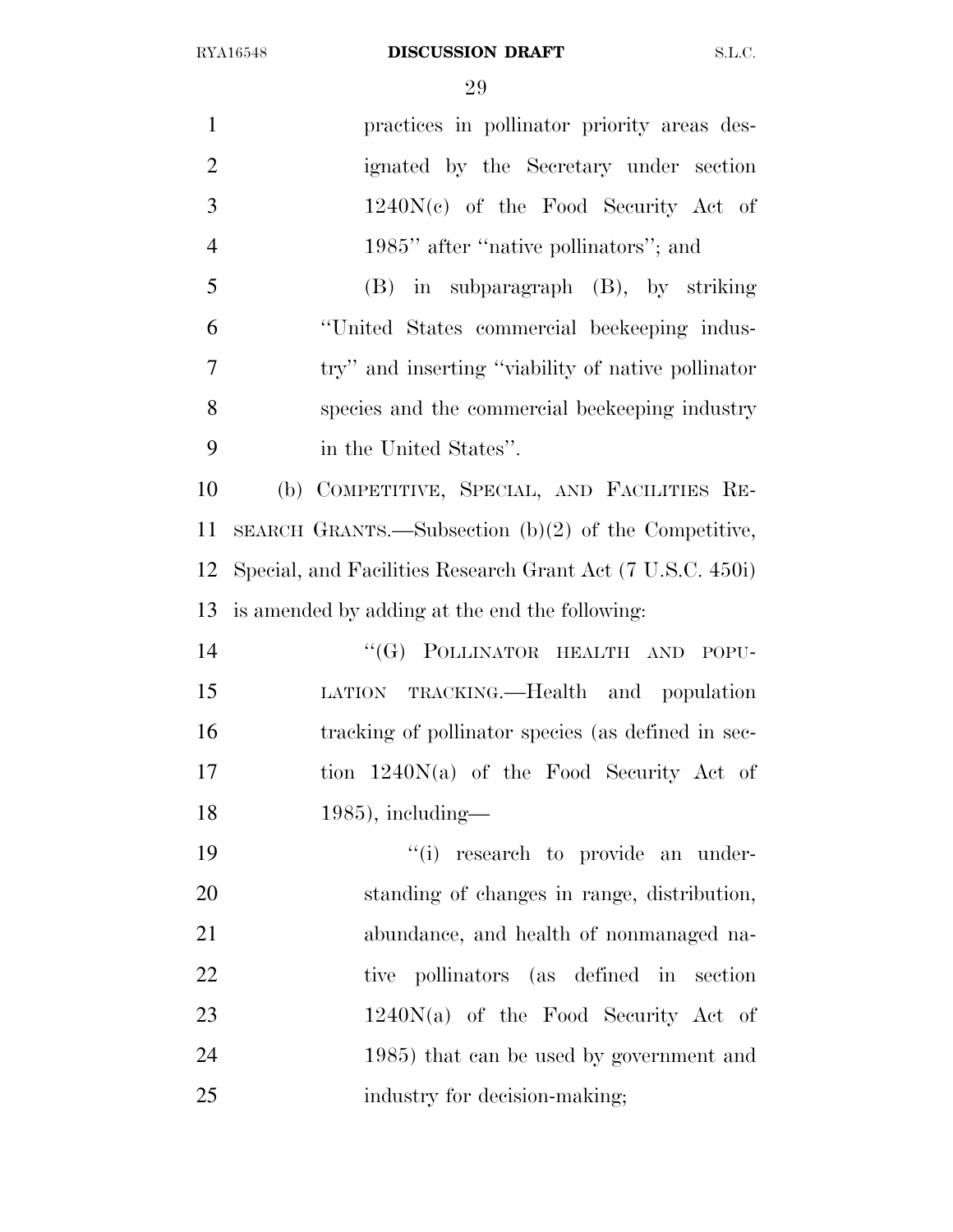| $\mathbf{1}$   | "(ii) longitudinal studies of managed                     |
|----------------|-----------------------------------------------------------|
| $\overline{2}$ | honey bees for the impacts of parasites                   |
| 3              | and disease, nutrition, pesticides, and po-               |
| $\overline{4}$ | tential cumulative and synergistic inter-                 |
| 5              | actions of stressors, on unsustainable over-              |
| 6              | winter and annual colony losses that can                  |
| $\overline{7}$ | be used by government and industry for                    |
| 8              | decision-making; and                                      |
| 9              | "(iii) innovative integrated pest and                     |
| 10             | vegetation management techniques and                      |
| 11             | technologies that address pollinator health               |
| 12             | and population loss.".                                    |
| 13             | SEC. 7. BENEFITS OF SEEDS AND PLANT MATERIALS IN RE-      |
| 14             | VEGETATION PROJECTS TO POLLINATORS.                       |
| 15             | The Joint Resolution of October 11, 1949 (16 U.S.C.       |
| 16             | 581j et seq.) (commonly known as the "Anderson-Mans-      |
| 17             | field Reforestation and Revegetation Joint Resolution"),  |
|                | 18 is amended by adding at the end the following:         |
| 19             | "SEC. 3. REQUIREMENTS FOR SEEDS AND PLANT MATE-           |
| 20             | RIALS USED IN REVEGETATION PROJECTS.                      |
| 21             | "(a) IN GENERAL.—Subject to subsection (b), the           |
| 22             | Secretary of Agriculture shall ensure that not less than  |
| 23             | 25 percent of seeds and plant materials used in revegeta- |
| 24             | tion projects on National Forest System land and other    |
| 25             | land under the jurisdiction of the Forest Service—        |